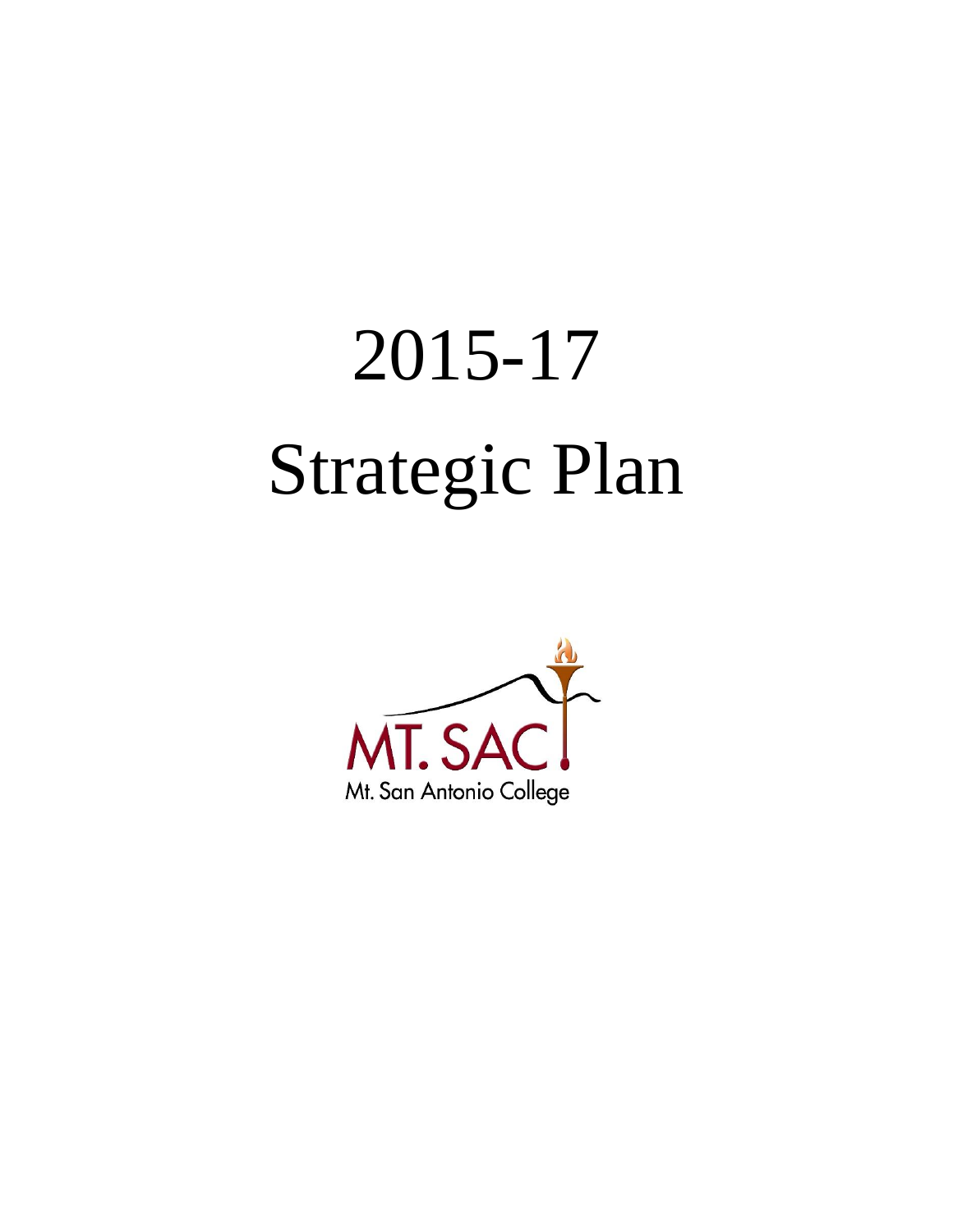# The 2015-2017 Mt. SAC Strategic Plan

| The 2015-2017                                                                                                                                                    |  |
|------------------------------------------------------------------------------------------------------------------------------------------------------------------|--|
| Mt. SAC Strategic Plan                                                                                                                                           |  |
|                                                                                                                                                                  |  |
|                                                                                                                                                                  |  |
|                                                                                                                                                                  |  |
|                                                                                                                                                                  |  |
|                                                                                                                                                                  |  |
| Appendices                                                                                                                                                       |  |
|                                                                                                                                                                  |  |
|                                                                                                                                                                  |  |
|                                                                                                                                                                  |  |
|                                                                                                                                                                  |  |
| Goals<br>The Unique Role of Goals<br><b>Strategic Objectives and Outcome Objectives</b><br>Objectives<br>Activities<br>Key Performance Indicator<br>Unit<br>Team |  |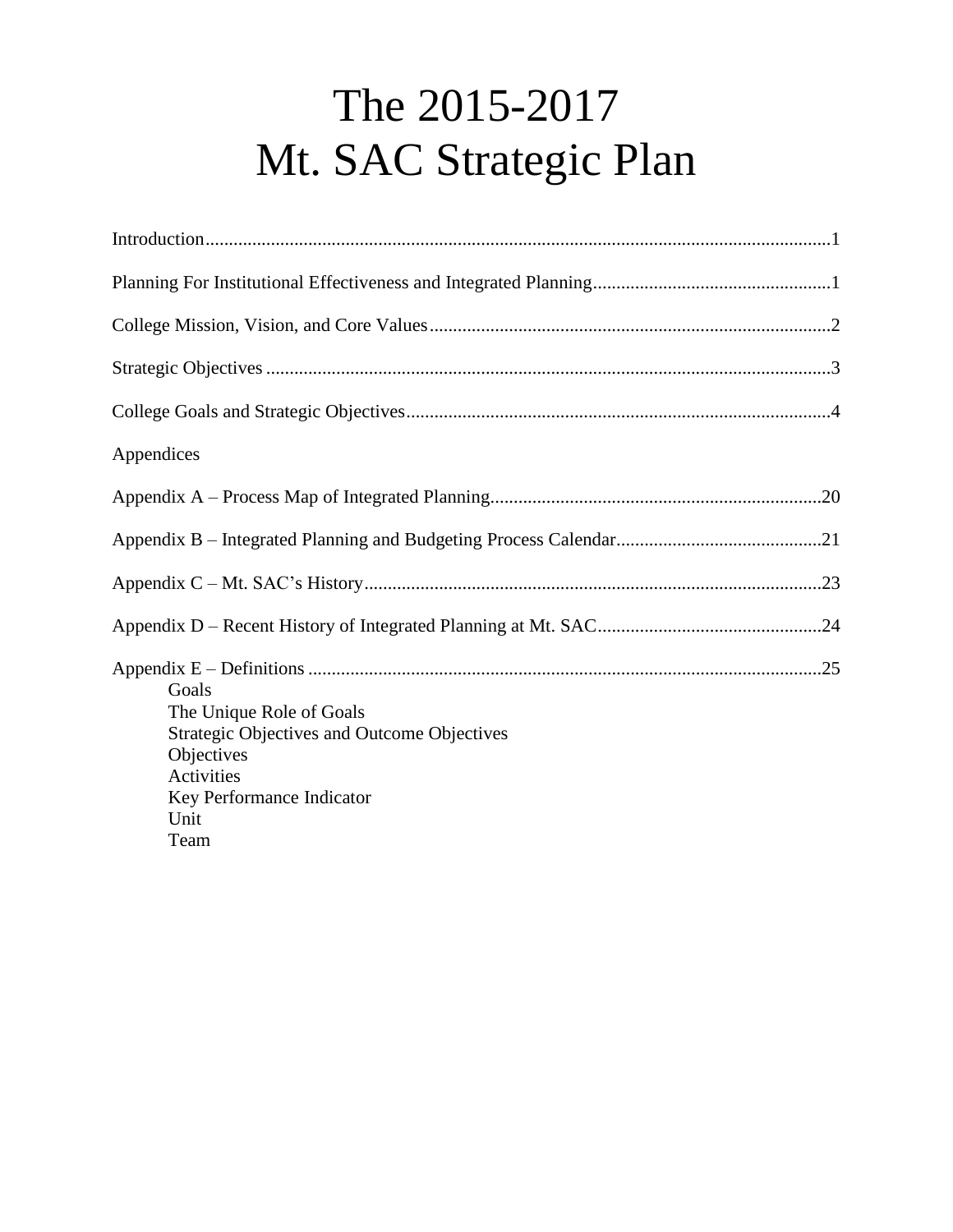# The 2015-2017 Mt. SAC Strategic Plan

#### <span id="page-2-0"></span>**INTRODUCTION**

 College Strategic Plan. Each year, the Institutional Effectiveness Committee (IEC) evaluates the Planning the status of the College's Strategic Plan. Based on these evaluations and summaries, IEC makes recommendations to the President's Advisory Council (PAC) on additions to, and modifications of, the Strategic Plan goals and objectives. As described in AP 3250, one of the roles of PAC is to assure the effectiveness of ongoing planning processes by periodically reviewing and making recommendations on institutional plans such as the Strategic Plan. The following report is the result of this process and represents Following Board Policy 3250 on Institutional Planning, the College integrates its planning through the for Institutional Effectiveness (PIE) process (i.e., the program review process) and gathers information on the 2015-17 Mt. SAC Strategic Plan.

 The contents of this paper include a section on the history of the College, a section on PIE and integrated used to evaluate the College's mission and goals. The College's vision and core values and their planning, and how both are used to help create an internal and external view of events for the College and relationship to the College's mission are also noted.

 The main section of the Strategic Plan is devoted to the College Goals and Strategic Objectives. These goals and strategic objectives have their origin in proposals from teams across campus—departments and committees—and from the President's Advisory Council. PAC also identifies Key Performance Indicators (KPIs) for each strategic objective.

 Assignments of responsibility for creating Action Plans to carry out the strategic objectives are made by PAC. This is an interactive process during which departments and committees assist in refining the strategic objective which they have been assigned. During each academic year, the teams will complete the activities in their Action Plans to accomplish these strategic objectives. The cycle of planning is in improving KPI results. IEC integrates and evaluates progress received and the process and provides 「Pit a Liber var a C N a max sa C e o o P I c L completed in the next round of PIE submission within which teams report on their activities and on progress evaluative recommendations for improvement to PAC. PAC acts on final recommendations to improve the process and releases its findings to the College.

#### **PLANNING FOR INSTITUTIONAL EFFECTIVENESS AND INTEGRATED PLANNING**

 Planning for Institutional Effectiveness (PIE) is the model used at Mt. SAC to capture and document the planning and program review done at the unit and team levels and to relate this planning to current and future institutional goals and objectives. This process is conducted annually by each unit of the College, and all unit participation is documented in ePIE, the College's electronic program review system.

 Evaluation of the PIE process is continuous. Each year, IEC requests and receives feedback via the vice presidents' and president's team summaries on process clarity, utility, ease of use, effectiveness of documents, training, etc. Employee surveys are a periodic addition to the evaluative process. This feedback is included in adjustments for the following year's PIE process. The PIE process clearly exemplifies an evaluative, integrated planning effort, i.e., more than one stakeholder is required to participate in the plan in order to achieve the desired outcome.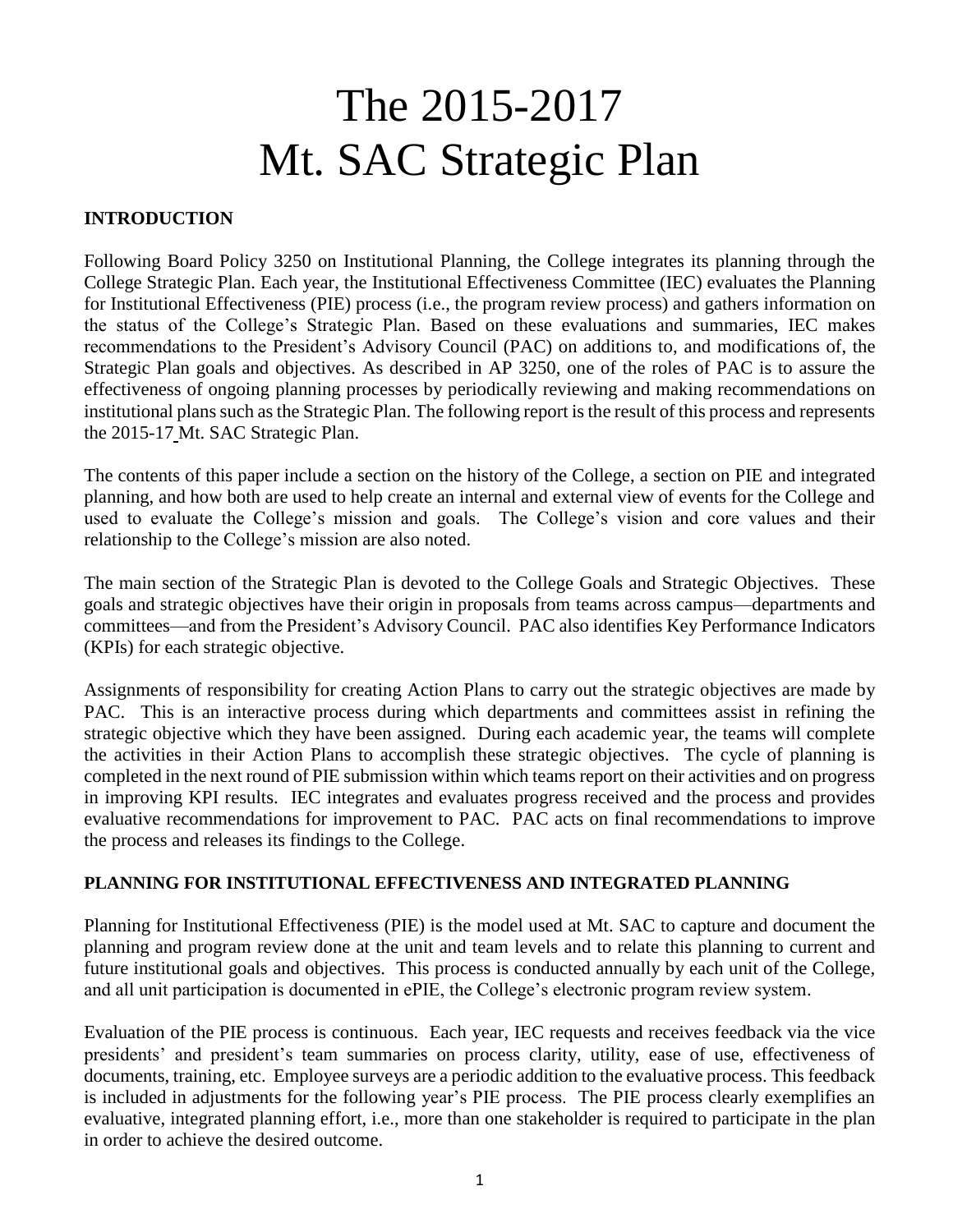<span id="page-3-0"></span> Integration of plans is important. There are many ways that integrated planning is occurring across campus. <sup>1</sup>Teams—departments and committees—organize their unit plans and subject matter plans around the College Goals and Strategic Objectives in the Strategic Plan. Subject matter plans integrate activities within departments around college-wide themes. These subject matter plans include: Academic Master Plan, Basic Skills Plan, Student Support & Success Plan (Matriculation Plan), VTEA Plan, EEO Plan, Five- Year Construction Plan, Scheduled Maintenance Plan, Technology Plan, Professional Development Plan, and Student Equity Plan. Through both the PIE and the Strategic Plan processes, IEC and PAC monitor, integrate, evaluate, and evolve the overall planning process.

 Environmental scanning is an important part of this process. PIE and integrated planning are used to help create an internal and external view of events for the College and used to evaluate the College's mission. The Annual PIE Summary contains a compilation of internal and external scanning done by departments, divisions, and teams. PAC discusses and reflects on these scans and adds its own perspective. PAC then uses this overall environmental scan as one of the integrating activities in the annual update of the Strategic Plan.

 Based on the unit and subject matter plans, KPI data are used to identify and act upon issues and make decisions, as needed. The KPI data can be found throughout the PIE document, such as in the internal and results), and within the evaluation section based on the research, evaluation, and assessment work done by the unit. The information collected through these multiple means provides information to drive the decision-making process. Each unit decides how their plan for that year may be re-worked to account for these conditions and data points and work with their teams to improve their services. external conditions, College-generated data reports, from other data sources (e.g., licensing examination

#### **COLLEGE MISSION, VISION, AND CORE VALUES**

#### **Mission Statement**

 The mission of Mt. San Antonio College is to support all students in achieving their educational goals in an environment of academic excellence. Specifically, the College is committed to providing quality education, services, and workforce training so that students become productive members of a diverse, sustainable, global society. The College pledges to prepare students for lifelong learning through the mastery of basic skills, the achievement of associate degrees and certificates, and the completion of career and transfer pathways. The College will carry out this commitment by providing an engaging and supportive teaching and learning environment for students of diverse origins, experiences, needs, abilities, and goals. The College is dedicated to serving our community through improving economic achievement, advancing civic engagement, enhancing personal well-being, promoting critical thinking, and enriching the definited in the definited data through<br>data throught integrals of the definited of the definited of the definited of the definited of the definited of the definited of the definited of the definited of the definited o aesthetic and cultural experiences.

#### **Vision Statement**

 $\overline{a}$ 

 Mt. San Antonio College strives to be regarded as one of the premier community colleges in the nation. It will be viewed as a leader in community college teaching, programs, and services.

 As a premier community college, it will provide access to quality, focusing on student success within a climate of integrity and respect. It will earn this reputation by consistently exceeding the expectations of its students, its staff, and its community.

 $1$  See the definitions of "unit" and "team" in the Appendix.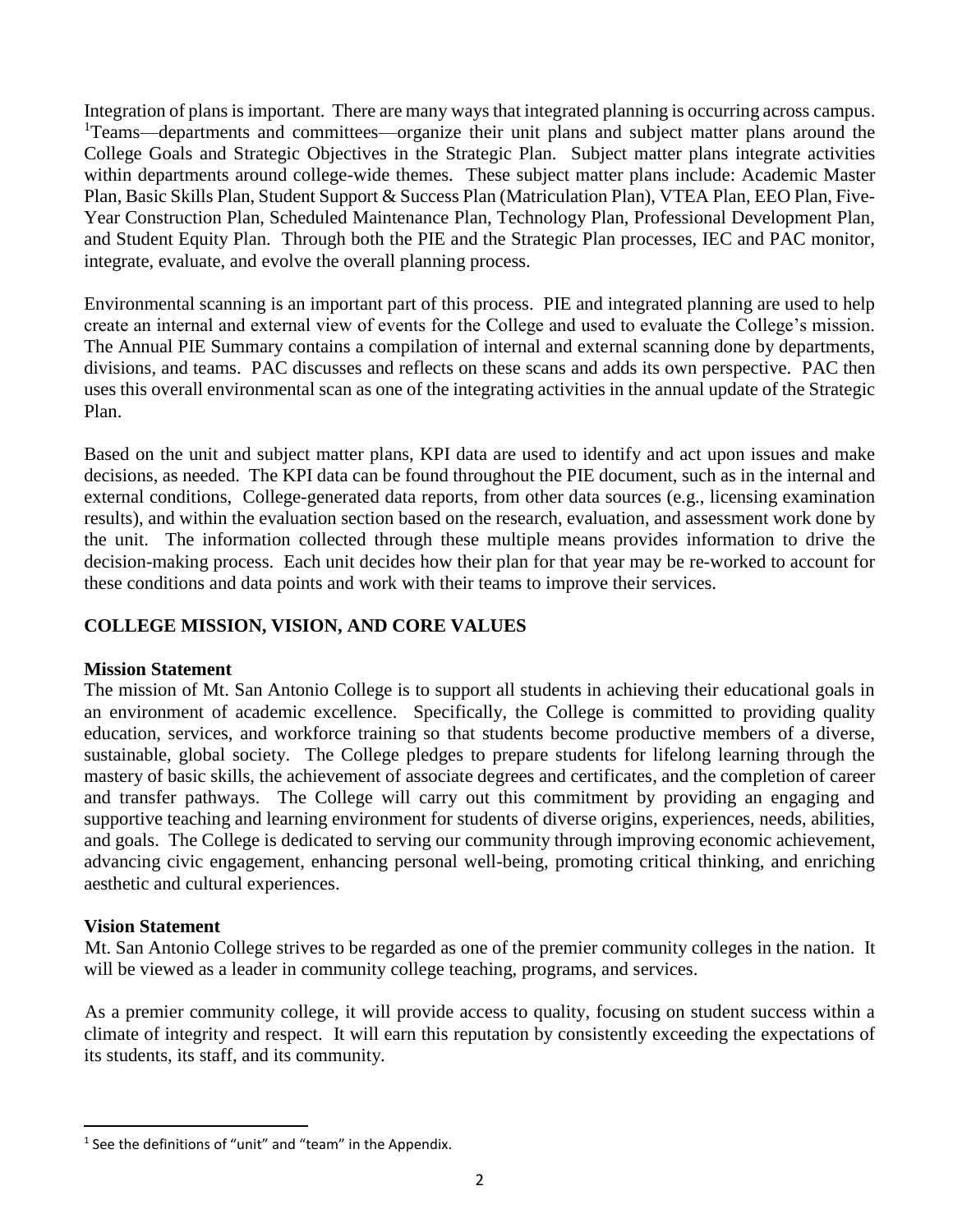#### **Core Values**

- Integrity We treat each other honestly, ethically, and responsibly in an atmosphere of trust.
- Diversity We respect and welcome all differences, and we foster equal participation throughout the campus community.
- Community Building We work in responsible partnerships through open communication, caring, and a cooperative spirit.
- Student Focus We address the needs of students and the community in our planning and actions.
- Life-Long Learning We promote the continuing pursuit of high educational goals through equal access to excellence in both teaching and support services.
- Positive Spirit We work harmoniously, show compassion, and take pride in our work.
- Effective Stewardship: We sustain and improve the institution and environment by efficiently using resources of time, talent, facilities, and funding.

 The Process Chart of Integrated Planning is located in Appendix A. The chart provides a perspective of ongoing planning activities and resource allocation processes.

#### **STRATEGIC OBJECTIVES**

 This main section represents the Goals and Strategic Objectives derived from teams across campus through the PIE process as well as through review by IEC and PAC. Strategic Objectives support the attainment of the College's goals which, in turn, support the College's Mission.

 Strategic Objectives are measurable and achievable. They may be assigned to departments that incorporate the objective into its unit plans and report on progress through the annual PIE process. They may be assigned to committees who incorporate them into their subject matter plans or work plans and report on progress through the annual committee updates provided to PAC. Departments and units are expected to establish Action Plans with these elements:

|  |  |  |  | $\begin{array}{ l l }\n \hline\n \end{array}$ Activity Strategic Responsible Timeline Resources Data How Outcomes Are Reported Debjective Person(s) Timeline Needed Collection & Used for Improvement |
|--|--|--|--|-------------------------------------------------------------------------------------------------------------------------------------------------------------------------------------------------------|
|  |  |  |  |                                                                                                                                                                                                       |

 Each Strategic Objective is accompanied by one or more Key Performance Indicators (KPIs). These indicators measure progress in achieving the objective and advancing toward the goal. Some KPIs also have benchmarks which state an expected level of improvement in the metric.

 Also associated with each Strategic Objective are Process Objectives and Outcome Objectives. Process Objectives recognize the reality that most often it is necessary to do preparatory work before outcomes can be produced. Departments or committees which have been assigned a Strategic Objective provide reports annually on these Process Objectives to indicate that activities are underway in a timely manner. Note that, in some cases, these "getting ready" steps may require research before even knowing which steps to take some cases, these<br>setting up a process<br>sults; that is, move<br>rategic Objectives<br>ioritization are used<br>Strategic Objectives in setting up a process for the Strategic Objective. Outcome Objectives are designed to produce measurable results; that is, move the needle on the stated KPI.

 Strategic Objectives are prioritized annually by the President's Advisory Council. Three systems of prioritization are used, which are:

- 1.Strategic Objectives that include an improvement process for programs include cycles of one- or twoyear targets of specific programs to go through the improvement process;
- 2.Strategic Objectives that involve gradual increase in KPI results have benchmarks for targets to be reached in each one- or two-year cycle; and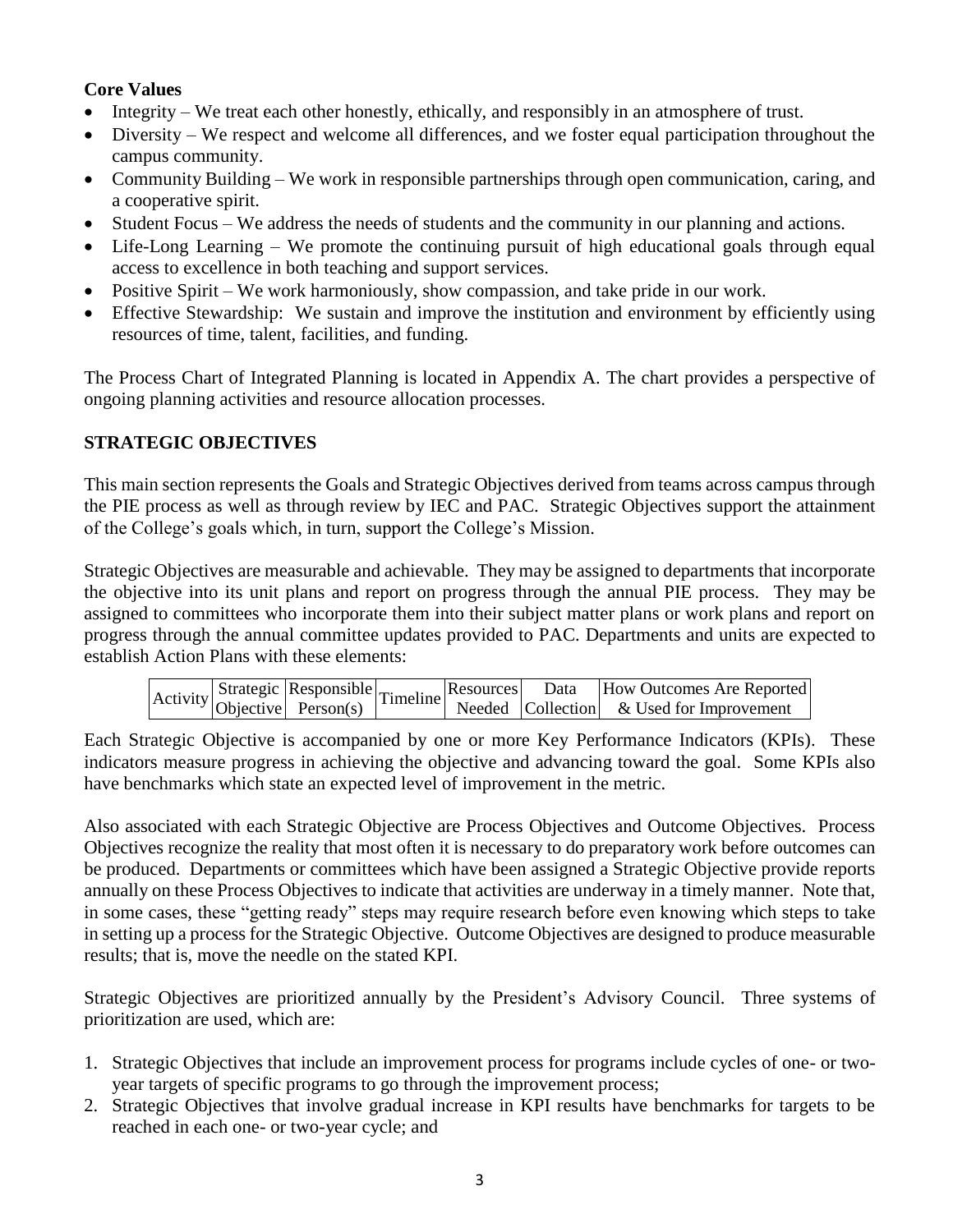<span id="page-5-0"></span>3. Strategic Objectives that are organized around phases of process implementation set one- or two-year target completion periods for those phases.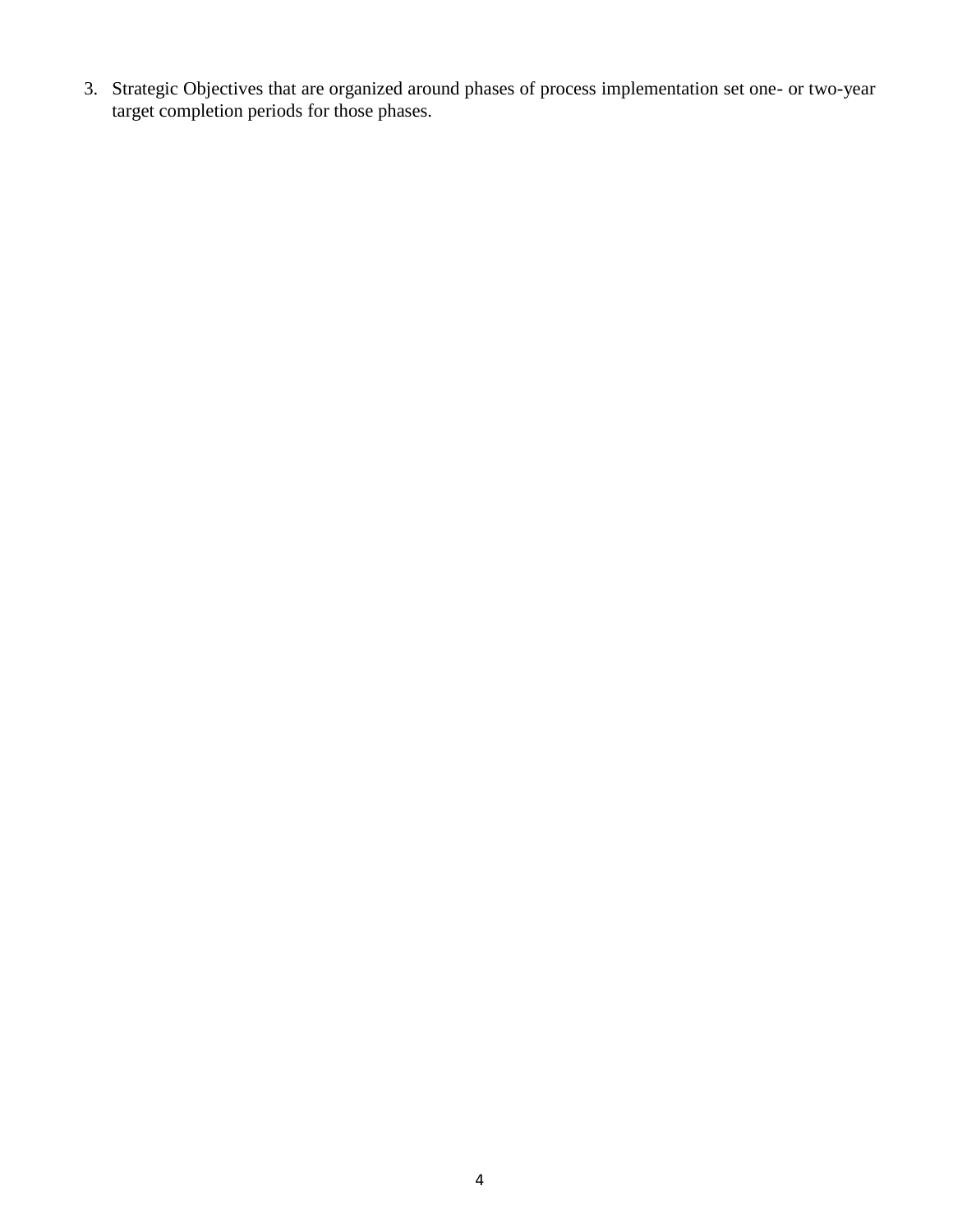#### Theme A: To Advance Academic Excellence and Student Achievement

 **College Goal #1**: The college will prepare students for success through the development and support of exemplary programs and services. Benchmark: Baseline year of 2013-14: Increase improvement rates by 10% for students receiving tutoring services over students not served but 1.1.2 Implement best practices for delivery of tutoring and lab support services (LAC) *Strategic Objective*  1.1 Improve successful course completion rates through tutoring and lab support services *Key Performance Indicators*  1.1.1Successful course completion rate (Data will be disaggregated based on ethnicity, gender, and disability) identified as needing tutoring (Example: 60% Math completion without tutoring and 66% with tutoring) 1.1.2 Percentage of students who access tutoring services based on those who are referred or request tutoring *Process Objectives*  1.1.1 Analyze current tutoring practices and service delivery methods (Learning Assistance Center) 1.1.2 Research best practices for delivery of tutoring and lab support services (LAC) 1.1.3 Provide training for tutors and LAC staff (LAC) *Outcome Objectives*  1.1.1 Increase tutoring center and instructional lab support staff by establishing a hiring plan through the PIE process (LLR Division PIE) 1.1.3 Increase the availability of tutoring and lab support services to students (All tutoring centers) *Strategic Objective*  1.2 Improve course success and retention by providing instructional support to CTE students outside of the classroom *Key Performance Indicators*  1.2.1 Successful course completion rate; Benchmark: 2% annually over the 2013-14 baseline 1.2.2 Course retention rate; Benchmark: 2% annually over the 2013-14 baseline *Process Objectives*  1.2.1 Research best practices in the Writing Center, the MARC, and the tMARC (Research Office) *Outcome Objectives*  1.2.1 Reopen the TERC and implement best practices based on research (T&H Division) 1.2.2 Implement best practices in the TERC (T&H Division) *Strategic Objective*  1.3 Improve student success through effective, efficient, and scalable learning communities and cohort groups *Key Performance Indicators*  1.3.1 Successful course completion rate; Benchmark: 5% annually over the 2013-14 baseline 1.3.2 Term to term persistence rate; Benchmark: 5% annually over the 2013-14 baseline 1.3.3 Cost-Benefit/Scalability: total cost per student served as a ratio to course completion; Benchmark: equal or less than comparison group 1.3.4 Goal attainment: completion of a degree, certificate, or transfer as specified in the Student Education Plan in MAP. Benchmark: 5% above comparison group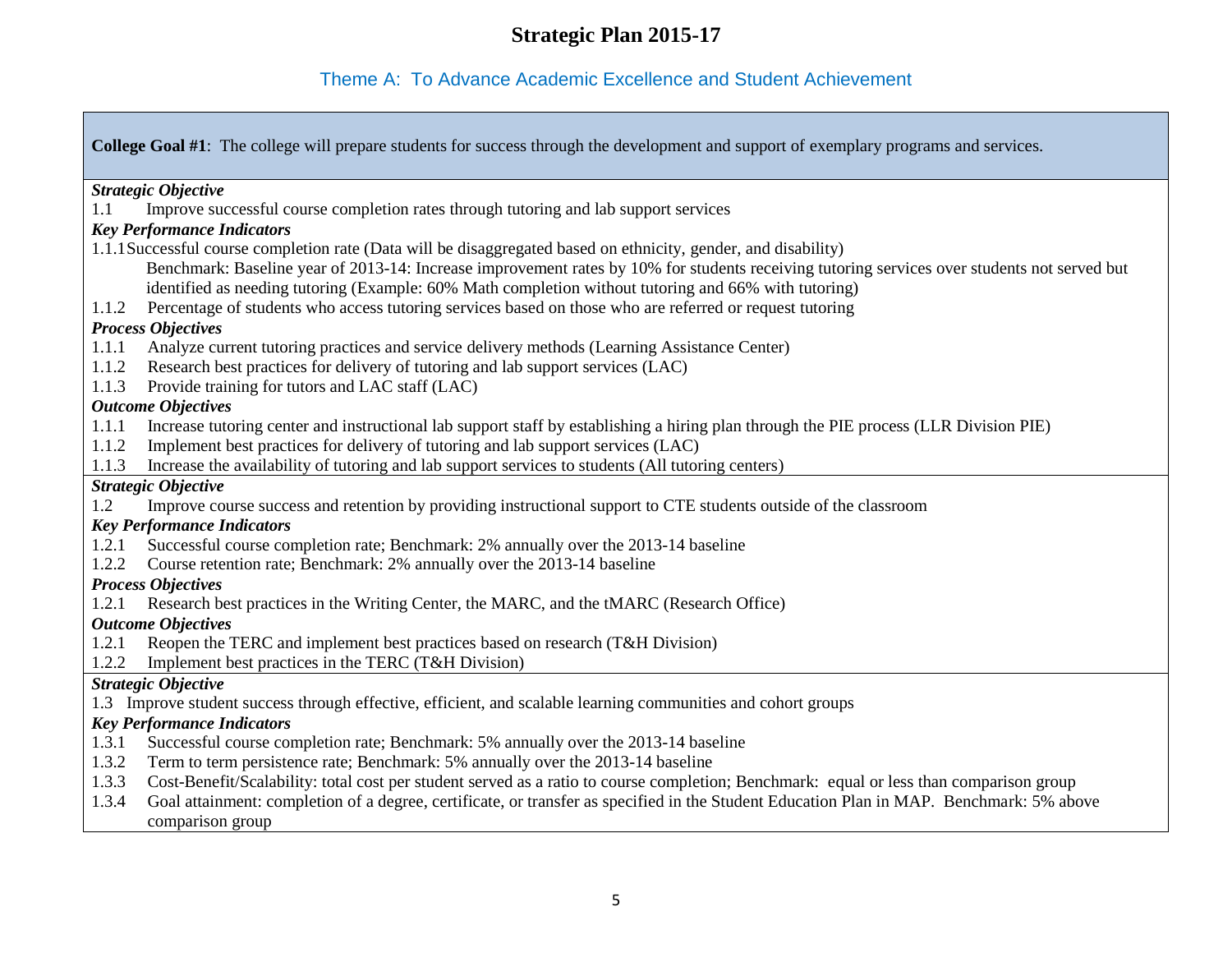#### *Process Objectives*

- 1.3.1 Identify all cohort and learning communities programs offered to students in 2013-14 (Instruction Team and Student Services Team)
- 1.3.2 Evaluate current practices and research best practices in learning community and cohort offerings (Research Office)
- 1.3.3 Train faculty staff on best practices (POD)
- 1.3.4 Create a committee or task force to coordinate offerings of learning communities and cohorts (Student Services and Instruction Teams)

#### *Outcome Objectives*

- 1.3.1 Implement best practices in all programs (All affected programs)
- 1.3.2 Increase the number of cohorts and learning communities programs offered to students new, CTE, general education, certificate, degree, and Transfer (All affected programs)

 **College Goal #2**: The college will improve career/vocational training opportunities to help students maintain professional currency and achieve individual goals.

#### *Strategic Objective*

2.1 Maintain and improve current employability skills through increased work based learning opportunities for CTE students

#### *Key Performance Indicators*

- 2.1.1 Number of work experience courses; Benchmark: 2% increase in course offerings annually over the next five years beginning 2013-14
- 2.1.2 Number of work sites served; Benchmark: Establish two new work sites for each work experience course for five years beginning 2013-14

#### *Process Objectives*

- 2.1.1 Identify active work experience courses (Instruction Team)
- 2.1.2 Gather data on the average number of work sites associated with each course (Instruction Team)

#### *Outcome Objectives*

- 2.1.1 Additional work experience courses for CTE areas (Instruction Team)
- 2.1.2 Increased support for faculty to establish relationships with business and industry (Instruction Team, Cabinet)
- 2.1.3 Increased number of worksites available to students for work based experiences (Instruction Team)

#### *Strategic Objective*

2.2 Improve currency and relevance of CTE SLOs through use of data from leavers, graduates, and employers

#### *Key Performance Indicators*

- 2.2.1 Job placement information including unemployment insurance data on quarters worked and wages earned Benchmark: Increase job placement for CTE students by 2% annually over a baseline established in 2013-14
- 2.2.2 Leaver, graduate, and employer satisfaction with currency and relevance of job skills based on survey results

#### *Process Objectives*

- 2.2.1 Identify ways and sources from which job placement data can be collected, in particular UI wage data (Research Office)
- 2.2.2 Collect and utilize survey results on leaver, graduate, and employer satisfaction. (Research Office)

#### *Outcome Objectives*

- 2.2.1 Report placement data in Mt. SAC's annual report (Research Office, Marketing & Communication Office)
- 2.2.2 Use placement and survey data to identify and implement potential CTE program improvements (CTE Departments)
- 2.2.3 Use placement and job availability data as a recruiting tool for new students (Marketing, CTE Departments)
- 2.2.4 Align program SLOs for degrees and certificates with industry standards (CTE Departments)
- 2.2.5 Assure that content skills and job skills are mastered by program completers (CTE Departments)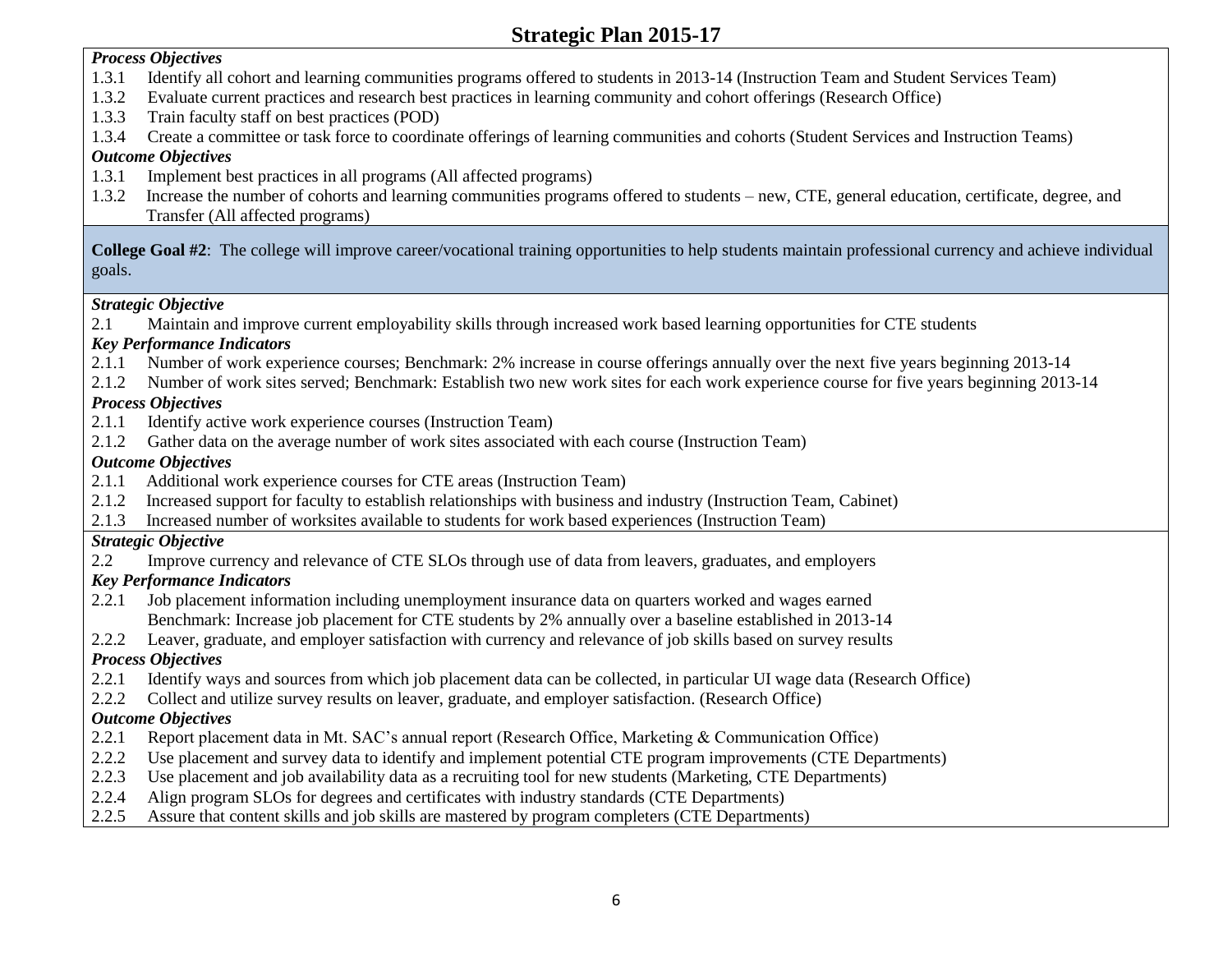| <b>Strategic Plan 2015-17</b>                                                                                                                                                                                               |                                   |  |
|-----------------------------------------------------------------------------------------------------------------------------------------------------------------------------------------------------------------------------|-----------------------------------|--|
| College Goal #3: The college will utilize student learning outcome and placement assessment data to guide planning, curriculum design, pedagogy, and/or<br>decision-making at the department/unit and institutional levels. |                                   |  |
| <b>Strategic Objective (Outcomes Committee)</b>                                                                                                                                                                             |                                   |  |
| Active courses will have at least two course-level SLOs and an ongoing cycle of evaluation and improvement with wide reporting of results<br>3.1                                                                            |                                   |  |
| <b>Key Performance Indicator</b>                                                                                                                                                                                            |                                   |  |
| Percentage of courses with two course-level SLOs and ongoing cycle of evaluation and improvement with wide reporting of results. Benchmark:<br>3.1.1                                                                        |                                   |  |
| 100\%                                                                                                                                                                                                                       |                                   |  |
| <b>Strategic Objective (Outcomes Committee)</b>                                                                                                                                                                             | Process and Outcome Objectives to |  |
| Course-level SLOs will be mapped to GEOs, degrees and certificates<br>3.2                                                                                                                                                   |                                   |  |
| <b>Key Performance Indicator</b>                                                                                                                                                                                            | be added by Outcomes Committee.   |  |
| Percentage of course-level SLOs that are mapped to GEOs, degrees and certificates. Benchmark: 100%<br>3.2.1                                                                                                                 |                                   |  |
| <b>Strategic Objective</b> (Outcomes Committee)                                                                                                                                                                             |                                   |  |
| Active degrees and certificates will have at least one degree/certificate level SLO and an ongoing cycle of evaluation and improvement with wide<br>3.3                                                                     |                                   |  |
| reporting of results                                                                                                                                                                                                        |                                   |  |
| <b>Key Performance Indicator</b>                                                                                                                                                                                            |                                   |  |
| Percentage of active degrees and certificates with at least one degree/certificate level SLO and an ongoing cycle of evaluation and improvement<br>3.3.1                                                                    |                                   |  |
| with wide reporting of results. Benchmark: 100%                                                                                                                                                                             |                                   |  |
| Strategic Objective (Outcomes Committee)                                                                                                                                                                                    |                                   |  |
| Student learning and support activities will have defined SLOs and an ongoing cycle of evaluation and improvement with wide reporting of results<br>3.4                                                                     |                                   |  |
| Percentage of student learning and support activities with defined SLOs and an ongoing cycle of evaluation and improvement with wide reporting<br>3.4.1                                                                     |                                   |  |
| of results. Benchmark: 100%                                                                                                                                                                                                 |                                   |  |
| Strategic Objective (Outcomes Committee)                                                                                                                                                                                    |                                   |  |
| Widespread dialogue takes place about assessment results and identification of gaps, such dialog leading to aligning institution-wide practices and<br>3.5                                                                  |                                   |  |
| allocation of resources to support and improve student learning                                                                                                                                                             |                                   |  |
| <b>Key Performance Indicator</b>                                                                                                                                                                                            |                                   |  |
| Narrative documentation of above dialog, alignment, and allocation of resources<br>3.5.1                                                                                                                                    |                                   |  |

#### Theme B: To Support Student Access and Success

**College Goal #4:** The College will increase access for students by strengthening recruitment opportunities for full participation in college programs and services.

*Strategic Objective* 

4.1 Identify and implement effective strategies, activities and interventions that improve access and persistence for all ethnic, gender, and disability groups at the college

#### *Key Performance Indicators*

4.1.1 Participation rate of adults within the District disaggregated by race, religious creed, color, national origin, ancestry, physical disability, mental disability, medical condition, marital status, sex, age, sexual orientation, military status, or veteran status of any person.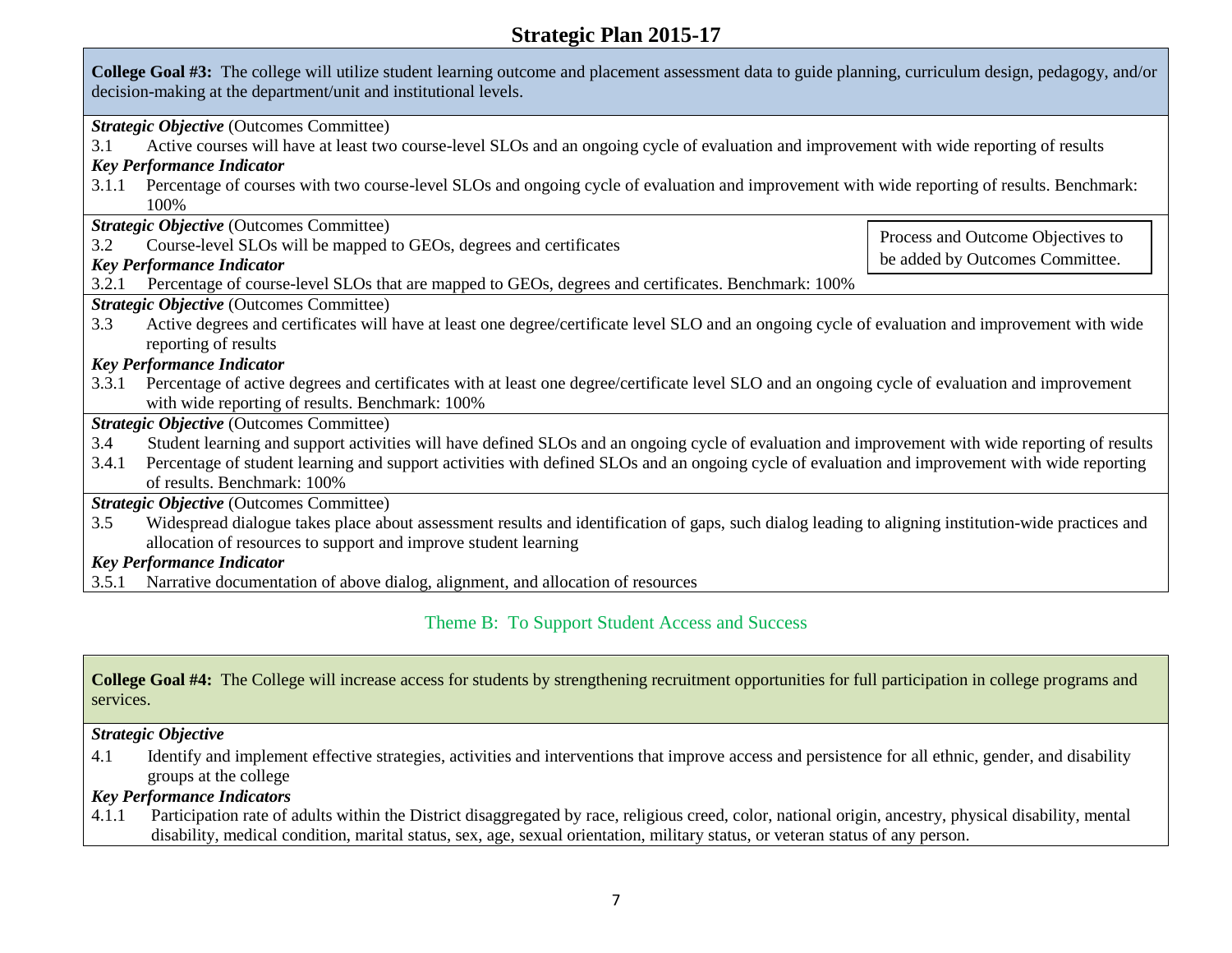4.1.2 Term-to-term and year-to-year persistence rate disaggregated by race, religious creed, color, national origin, ancestry, physical disability, mental disability, medical condition, marital status, sex, age, sexual orientation, military status, or veteran status of any person.

#### *Process Objectives*

- 4.1.1 The Student Equity Committee will make recommendations regarding recruitment/outreach activities to increase the lowest participation rate among under-represented groups within the District
- 4.1.2 The Student Equity Committee will identify effective practices that support persistence and progress for under-prepared students

#### *Outcome Objectives*

- 4.1.1 Implement best practices to improve the participation rate of adults in the District (Assignment depends on intervention)
- 4.1.2 Implement best practices to improve the persistence rate of students served by the College (Assignment depends on intervention)

**College Goal #5:** Students entering credit programs of study will be ready for college level academic achievement.

#### *Strategic Objective*

5.1 Improve students' basic skills course sequence completion through targeted interventions, cohort pathways, and accelerated course scheduling

#### *Key Performance Indicators*

- 5.1.1 Successful basic skills course completion rates disaggregated by race/ethnicity, gender, age, and other special populations
- 5.1.2 Basic skills course-to-course persistence rates without stop-out disaggregated by race/ethnicity, gender, age, and other special populations

#### *Process Objectives*

- 5.1.1 Identify interventions and acceleration options designed to improve students' basic skills course sequence completion (Basic Skills Committee, Research Office, Affected Instructional Departments)
- 5.1.2 Present results of the study to the campus community through Professional and Organizational Development during spring 2015 (POD)
- 5.1.3 Collect data on newly implemented interventions and use data for improvement (Research Office)

#### *Outcome Objectives*

- 5.1.1 Implement interventions proven to be successful during the 2013-14 academic year and during future years (Assignment depends on intervention) *Strategic Objective*
- 5.2 Increase the number of basic skills students who participate in basic skills interventions

#### *Key Performance Indicators*

 5.2.1 Participation in basic skills interventions. Benchmark: Increase number of basic skills students who participate in basic skills interventions by 5% annually from a baseline of 2013-14

#### *Process Objectives*

- 5.2.1 Determine the number of students who participated in basic skills funded interventions in 2013-14 (Research Office)
- 5.2.2 Develop strategies to increase the number of basic skills students participating in interventions (Basic Skills Committee; Departments)
- 5.2.3 Increase funding to basic skills projects designed to provide interventions to basic skills students (Cabinet)

#### *Outcomes Objectives*

5.2.1 Implement successful strategies (Assignment depends on strategy)

#### *Strategic Objective*

5.3 Students taking assessment tests for placement will be fully prepared for each test. (Student Preparation & Success Council)

#### *Key Performance Indicators*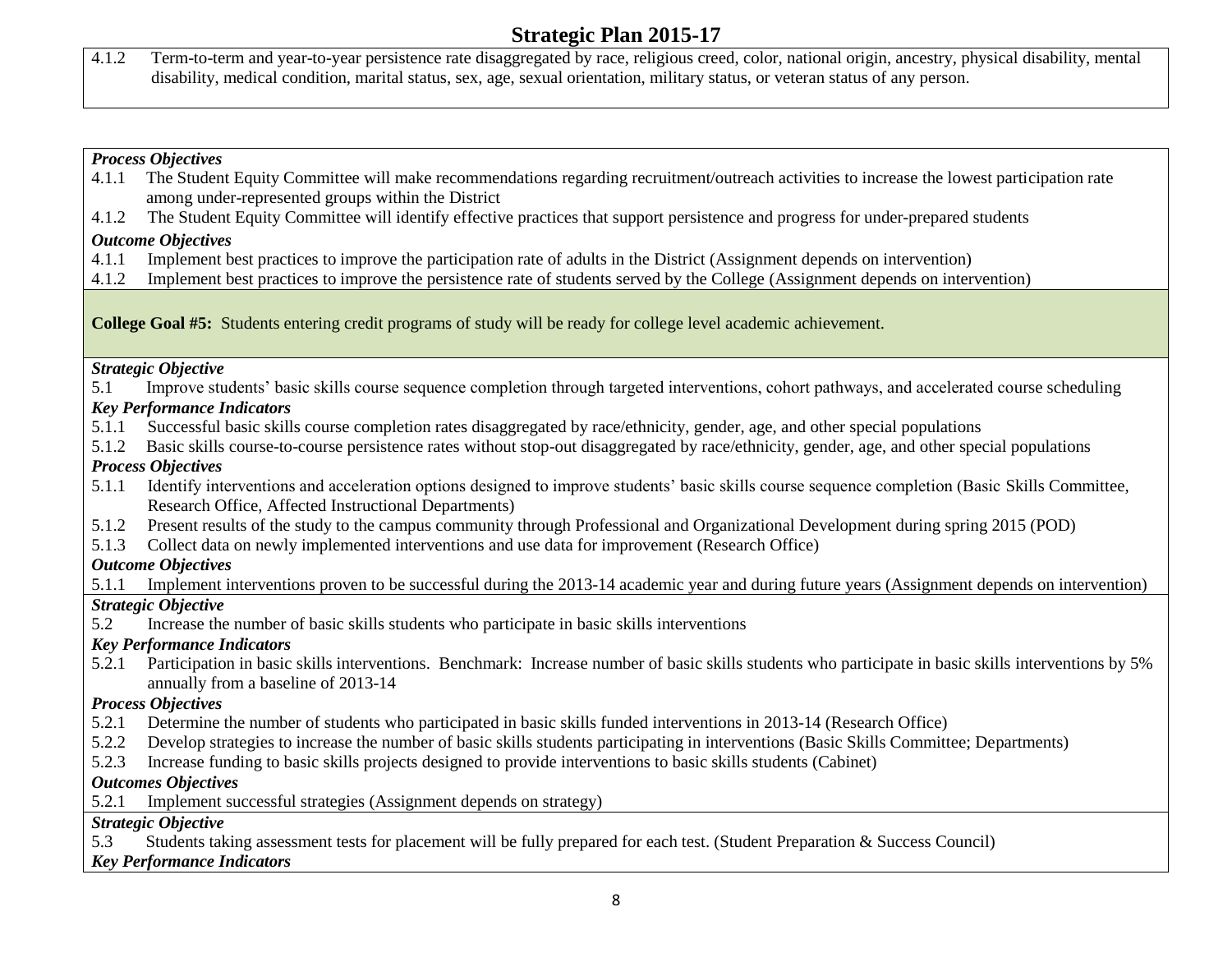- 5.3.1 Student participation rate in assessment orientation and/or assessment preparation activities. Benchmark: 80% of students undergoing assessment will have participated in an online or in-person assessment orientation. Benchmark: 60% of recent high school graduates will have participated in an assessment preparation activity
- 5.3.2 Satisfaction surveys of students undergoing assessment. Benchmark: 80% of students undergoing assessment will indicate high levels of preparation

#### *Process Objectives*

- 5.3.1 Create online and paper assessment test preparation instruments in Math, English, and ESL (Research Office, Math, English, and ESL)
- 5.3.2 Create outreach and orientation materials publicizing the availability and importance of assessment test preparation (Marketing, Math, English, and ESL)
- 5.3.3 Collect data on effectiveness of assessment test preparation and publicize such results (Research Office, Marketing)

#### *Outcome Objectives*

- 5.3.1 Implement online and in-person assessment test preparation in Math, English, and ESL (Assessment Office, Math, English, and ESL)
- 5.3.2 Implement outreach and orientation to promote assessment test preparation (Marketing, Math, English, and ESL)

**College Goal #6:** The College will ensure that curricular, articulation, and counseling efforts are aligned to maximize students' successful university transfer.

#### *Strategic Objective*

 6.1 The number of transfer ready students will increase through increasing the number of fully articulated transfer programs and increasing the number of transfer students with complete education plans

#### *Key Performance Indicators*

- 6.1.1 Number of fully articulated transfer degrees accepted by major universities in the Mt. SAC service region. Benchmark: Increase the number of associate degrees for transfer offered by 2% each year using a baseline of 2013-14
- 6.1.2 Number of associate degrees for transfer. Benchmark: Increase the number of associate degrees for transfer offered by 2% each year using a baseline of 2013-14
- 6.1.3 Number of complete education plans by students with a transfer goal
- 6.1.4 Number of students who are transfer ready

#### *Process Objectives*

- 6.1.1 Provide workshops and training for faculty interested in developing transfer degrees (POD)
- 6.1.2 Advertise transfer degrees in the college catalog (Instruction Office)
- 6.1.3 Communicate with students through orientation and Career and Transfer workshops the benefits of transfer degrees (Counseling and Career and Transfer Center)

#### *Outcomes Objectives*

- 6.1.1 Fully articulate all transfer programs both to major universities and by establishing associate degrees for transfer. (Career and Transfer Center)
- 6.1.2 Assure that students with a transfer goal have complete education plans.(Counseling and Career and Transfer Center)

#### *Strategic Objective*

6.2 Provide web services that are effective and well utilized by students to assist them in achieving transfer success

#### *Key Performance Indicators*

- 6.2.1 Improved transfer readiness for students utilizing online services as measured against a control group not utilizing such services
- 6.2.2 Satisfactory evaluation of online transfer information and tools by students utilizing these services

#### *Process Objectives*

6.2.1 Develop options for portal content (IT, Counseling, and Career and Transfer Center)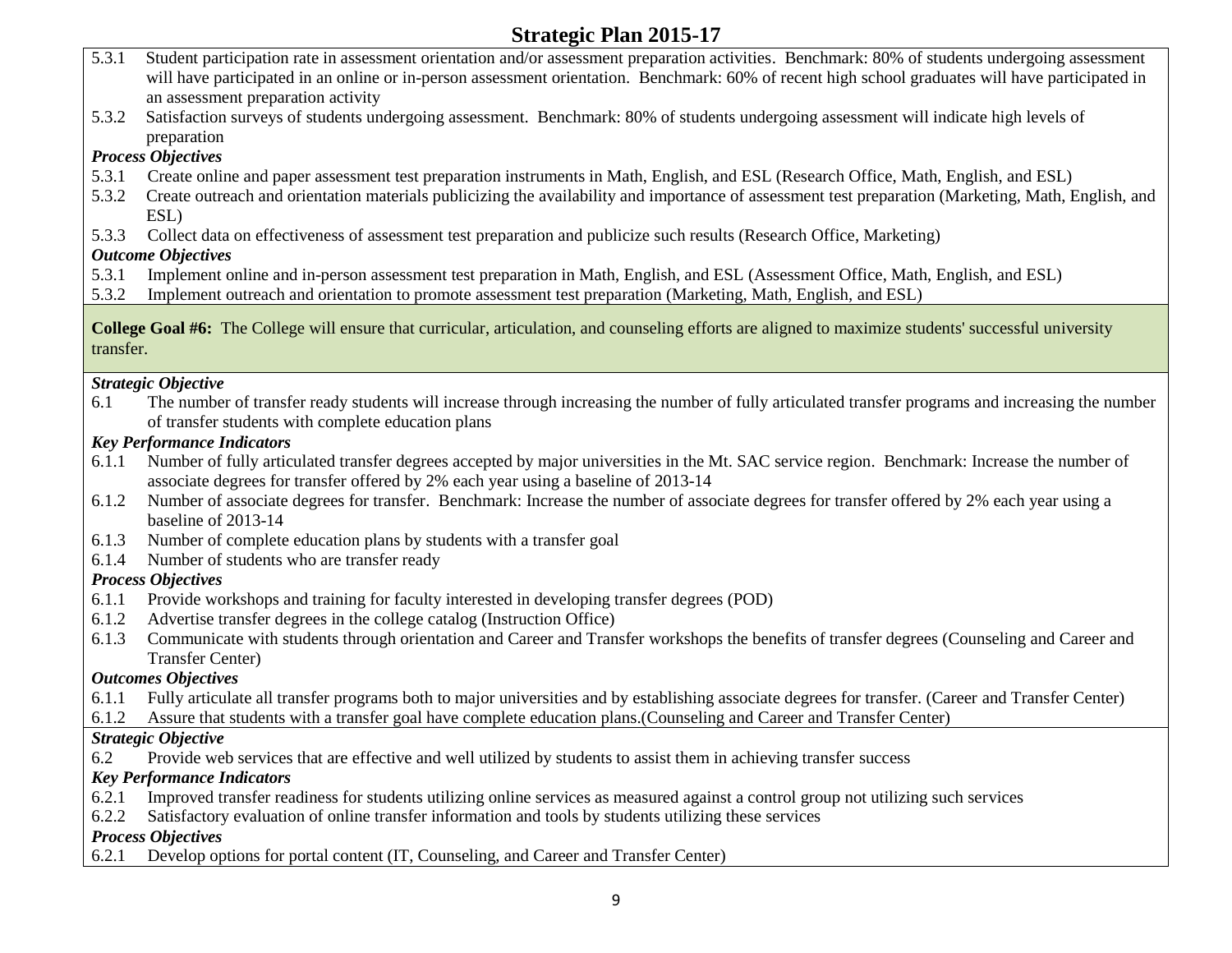- 6.2.2 Deploy the most recent tools supplied by the Mountie Action Plan (MAP) software (IT and Counseling)
- 6.2.3 Establish a baseline measure of student usage (clicks) of transfer centric portal information (IT)
- 6.2.4 Develop a process/training for Counseling/Transfer Services to maintain and enhance portal and website information (IT and Counseling)

#### *Outcomes Objectives*

6.2.1 Provide effective well utilized online transfer information and tools which meet student needs. (IT, Counseling, and Career and Transfer Center)

#### Theme C: To Secure Human, Technological, and Financial Resources to Enhance Learning and Student Achievement

|       | College Goal #7: The College will secure funding that supports exemplary programs and services.                                                                                                                                                                                                                                       |
|-------|---------------------------------------------------------------------------------------------------------------------------------------------------------------------------------------------------------------------------------------------------------------------------------------------------------------------------------------|
|       | <b>Strategic Objective</b>                                                                                                                                                                                                                                                                                                            |
| 7.1   | Effectively utilize existing college resources to secure external funding by alignment with the college's strategic plan and potential for impact on                                                                                                                                                                                  |
|       | the college                                                                                                                                                                                                                                                                                                                           |
|       | <b>Key Performance Indicators:</b>                                                                                                                                                                                                                                                                                                    |
| 7.1.1 | Dollar amount of grants received. Benchmark: at least \$6 million in fiscal year grant funding                                                                                                                                                                                                                                        |
| 7.1.2 | Return on investment (fiscal year grant funding divided by Grants Office operating budget). Benchmark: at least 15:1 return on investment annually                                                                                                                                                                                    |
|       | <b>Process Objectives:</b>                                                                                                                                                                                                                                                                                                            |
| 7.1.1 | Prioritize pursuit of grant opportunities by alignment with the college's strategic plan and potential for impact on the college (e.g., dollar amount,<br>number of students to be served, number of programs/faculty/staff to be affected, lowest cost to the college in regard to in-kind resources) (Grants<br>Office and Cabinet) |
| 7.1.2 | Appropriately adjust Grants Office operating budget annually (Grants Office and Cabinet)                                                                                                                                                                                                                                              |
| 7.1.3 | Effectively monitor active grants for fiscal and programmatic compliance to ensure continued eligibility for grant funding. (Grants Office)                                                                                                                                                                                           |
|       | <b>Outcome Objectives:</b>                                                                                                                                                                                                                                                                                                            |
| 7.1.1 | Increased number and dollar amount of grants received annually (Grants Office)                                                                                                                                                                                                                                                        |
| 7.1.2 | Increased return on investment communicated through annual reporting process (Grants Office)                                                                                                                                                                                                                                          |
|       | <b>Strategic Objective</b>                                                                                                                                                                                                                                                                                                            |
| 7.2   | Develop and submit high-quality proposals for a variety of grant opportunities from local, state, federal, and private funding agencies                                                                                                                                                                                               |
|       | <b>Key Performance Indicators</b>                                                                                                                                                                                                                                                                                                     |
| 7.2.1 | Number of grant proposals submitted. Benchmark: at least 12 grant proposals submitted annually                                                                                                                                                                                                                                        |
| 7.2.2 | Average funding success rate (number of grant proposals submitted divided by number of grants funded). Benchmark: at least 6 grants (or 50% of<br>proposals submitted) funded annually                                                                                                                                                |
|       | <b>Process Objectives</b>                                                                                                                                                                                                                                                                                                             |
| 7.2.1 | Share available grant opportunities with pertinent faculty and managers (Grants Office)                                                                                                                                                                                                                                               |
| 7.2.2 | Involve faculty in developing grant proposals (Grants Office)                                                                                                                                                                                                                                                                         |
| 7.2.3 | Deliver grant writing workshop(s) through Professional and Organizational Development (Grants Office and POD)                                                                                                                                                                                                                         |
| 7.2.4 | Provide a high level of support to faculty and managers interested in pursuing grants (e.g., planning, writing, editing, templates, budget<br>development, compilation, submission, etc.) (Grants Office)                                                                                                                             |
|       | <b>Outcome Objectives</b>                                                                                                                                                                                                                                                                                                             |
| 7.2.1 | Increased number of proposals developed and submitted annually (Grants Office)                                                                                                                                                                                                                                                        |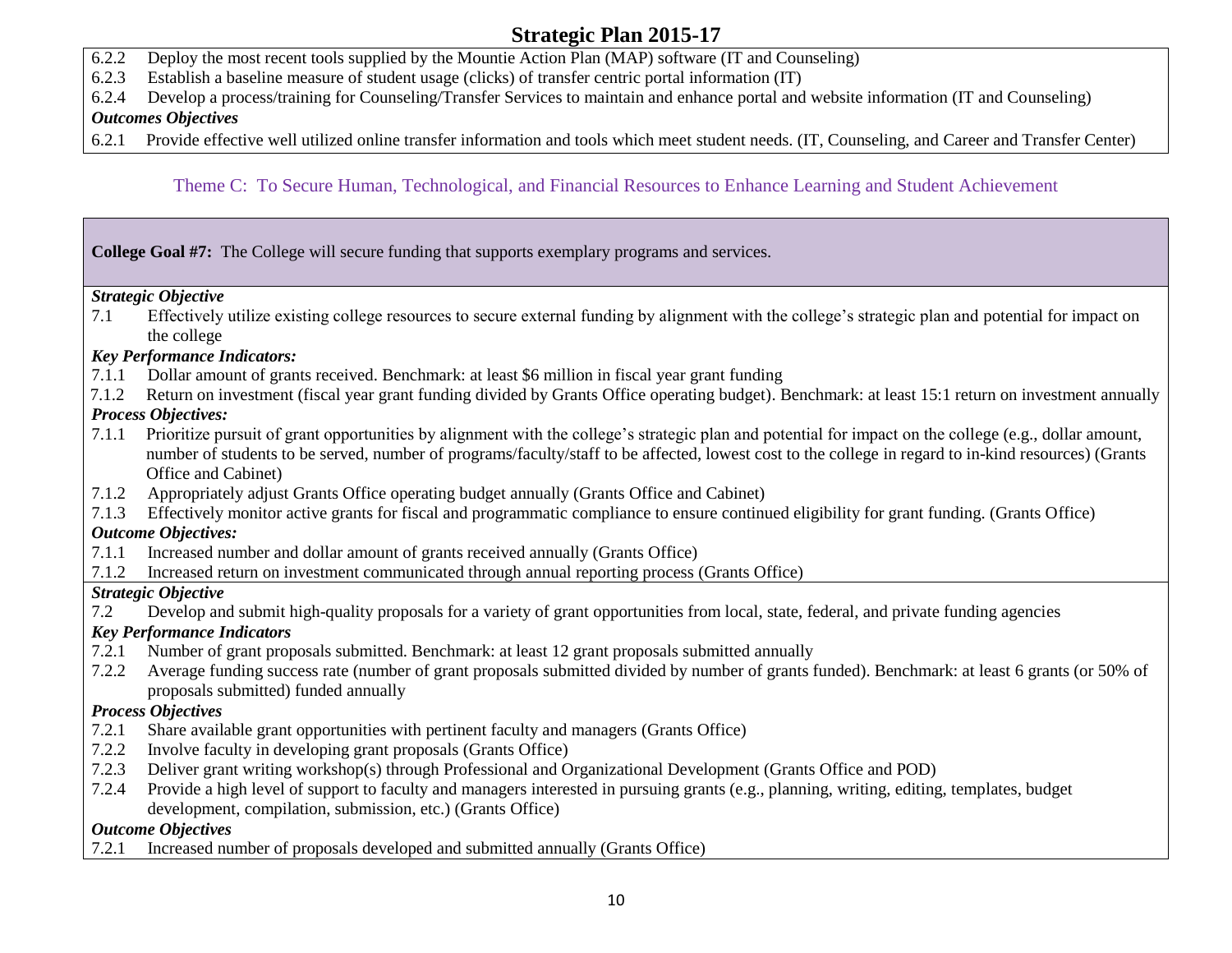7.2.2 Increased number of proposals funded annually (Grants Office)

7.2.3 Increased average funding success rate communicated through annual reporting process (Grants Office)

#### *Strategic Objective*

7.3 Improve student access and success through direct student scholarships

#### *Key Performance Indicators*

- 7.3.1 Number and dollar amount of scholarships awarded annually
- 7.3.2 Donor and recipient satisfaction as measured by evaluation surveys

#### *Process Objectives*

- 7.3.1 Operate an open, fair, and efficient scholarship application and award process (Scholarship Office)
- 7.3.2 Solicit donations for scholarships on an ongoing basis (Foundation)
- 7.3.3 Provide feedback to donors including letters of appreciation from recipients (Foundation and Scholarship Office)
- 7.3.4 Periodically survey donors and recipients (Foundation and Scholarship Office)

#### *Outcomes Objectives*

- 7.3.1 Number and dollar amount of scholarships meet level of qualified student applications (Foundation)
- 7.3.2 Satisfaction surveys show expectations of donors and recipients are met (Foundation and Scholarship Office)

**College Goal #8:** The college will utilize technology to improve operational efficiency and effectiveness and maintain state-of-the-art technology in instructional and support programs.

#### *Strategic Objective*

8.1 Provide appropriate technology in classrooms to enhance student learning and active engagement in the learning process

#### *Key Performance Indicators*

- 8.1.1 Faculty and student surveys show satisfaction with quality and accessibility of classroom and online technology
- a 5% increase in 2015-16 8.1.2 The number of faculty trained in the use of Moodlerooms will increase by 10% from a baseline year of 2013-14 with a 5% increase in 2014-15 and

#### *Process Objectives*

- 8.1.1 Regularly update classroom instructional media and online learning tools to ensure accessibility and state-of-the-art (Technology Services)
- 8.1.2 Offer regular Moodlerooms training for faculty through POD (Professional and Organizational Development)

#### *Outcomes Objectives*

- 8.1.1 Classroom instructional media is accessible and state-of-the-art (Technology Services)
- 8.1.2 The number of faculty using Moodlerooms in the classroom to enhance student learning and active engagement will increase (POD)

#### *Strategic Objective*

8.2 Improve students' access to technology tools

#### *Key Performance Indicators*

- 8.2.1 Implement Google Mail and Application Services by the end of 2013-14 (IT)
- 8.2.2 Enhance the College's mobile application (Mountie APP) with a least 1 additional student focused feature each year (IT)

# *Process Objectives*

- 8.2.1 Develop migration and testing plan for student email (IT Web Team)
- 8.2.2 Meet with Associated Students to develop request list of mobile applications (IT Web Team)
- 8.2.3 Research best practices and features of academic mobile apps (IT Web Team)

#### *Outcomes Objectives*

8.2.1 Students will have access to additional application enhancements (IT)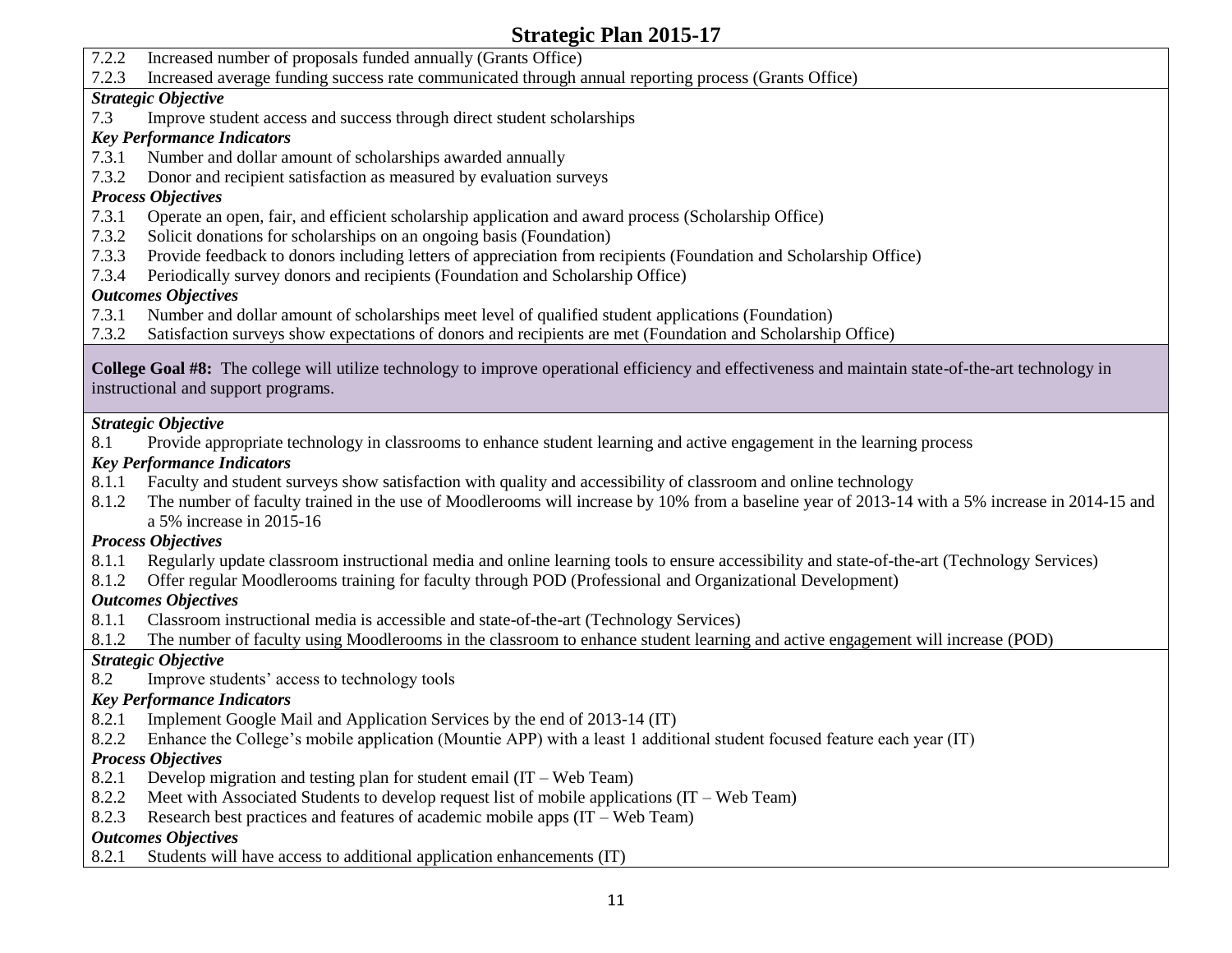#### *Strategic Objective*

8.3 Improve college-wide ARGOS user reporting functionality and capabilities

#### *Key Performance Indicators*

 8.3.1 Employee satisfaction surveys; Benchmark: Employee satisfaction results regarding user reporting functionality and capabilities will improve by 5% annually from baseline data collected in 2013-14

#### *Process Objectives*

- 8.3.1 Analyze current usage of ARGOS to determine basic user profile information (IT)
- 8.3.2 Survey current ARGOS users to determine overall satisfaction regarding user reporting functionality and capabilities (IT)
- 8.3.3 Establish a searchable, documented archive of active ARGOS reports (IT)

#### *Outcome Objectives*

- 8.3.1 Establish standard ARGOS report access for faculty, staff, and manager users (IT)
- 8.3.2 Revise ARGOS training based on user feedback (IT)
- 8.3.3 Schedule and evaluate regular ARGOS training sessions (IT)

#### *Strategic Objective*

8.4 Students and prospective students will have access to key sources of information through accessible, user-friendly, state-of-the-art communication technology and will be trained in how to access and effectively use this technology

#### *Key Performance Indicators*

8.4.1 Periodic satisfaction surveys of students and prospective students

#### *Process Objectives*

- 8.4.1 Results of periodic satisfaction surveys will be used to prioritize new and revised communication technology (IT)
- 8.4.2 Currently available communication technology will be regularly reviewed for use at Mt. SAC (IT)

#### *Outcome Objectives*

8.4.1 Regular surveys will demonstrate satisfaction of students and prospective students with Mt. SAC's communication through technology (IT)

#### **College Goal # 9:** The College will provide opportunities for increased diversity and equity for all across campus.

#### *Strategic Objective*

9.1 Mitigate disproportionate impact based on gender, race/ethnicity, disability, age, emancipated foster youth status, or economic status for student access, retention, degree and certificate completion, ESL and basic skills completion, and transfer

#### *Key Performance Indicators*

9.1.1 Disproportionate impact based on gender, race/ethnicity, disability, age, emancipated foster youth status, or economic status for student access, retention, degree and certificate completion, ESL and basic skills completion, and transfer as measured by either the 80% rule or the Proportional Method. Benchmarks will be set by the Student Equity Plan

#### *Process Objectives*

 9.1.1 Develop, fund, and implement the Student Equity Plan and specific activities to carry out projects identified in the Plan (Assignment will depend on the specific project and activity)

#### *Outcomes Objectives*

9.1.1 Disproportionate impact will be mitigated (Assignment will depend on the specific project and activity)

#### *Strategic Objective*

9.2.1 Maintain a college workforce whose diversity assists the college in carrying out its mission

#### *Key Performance Indicators*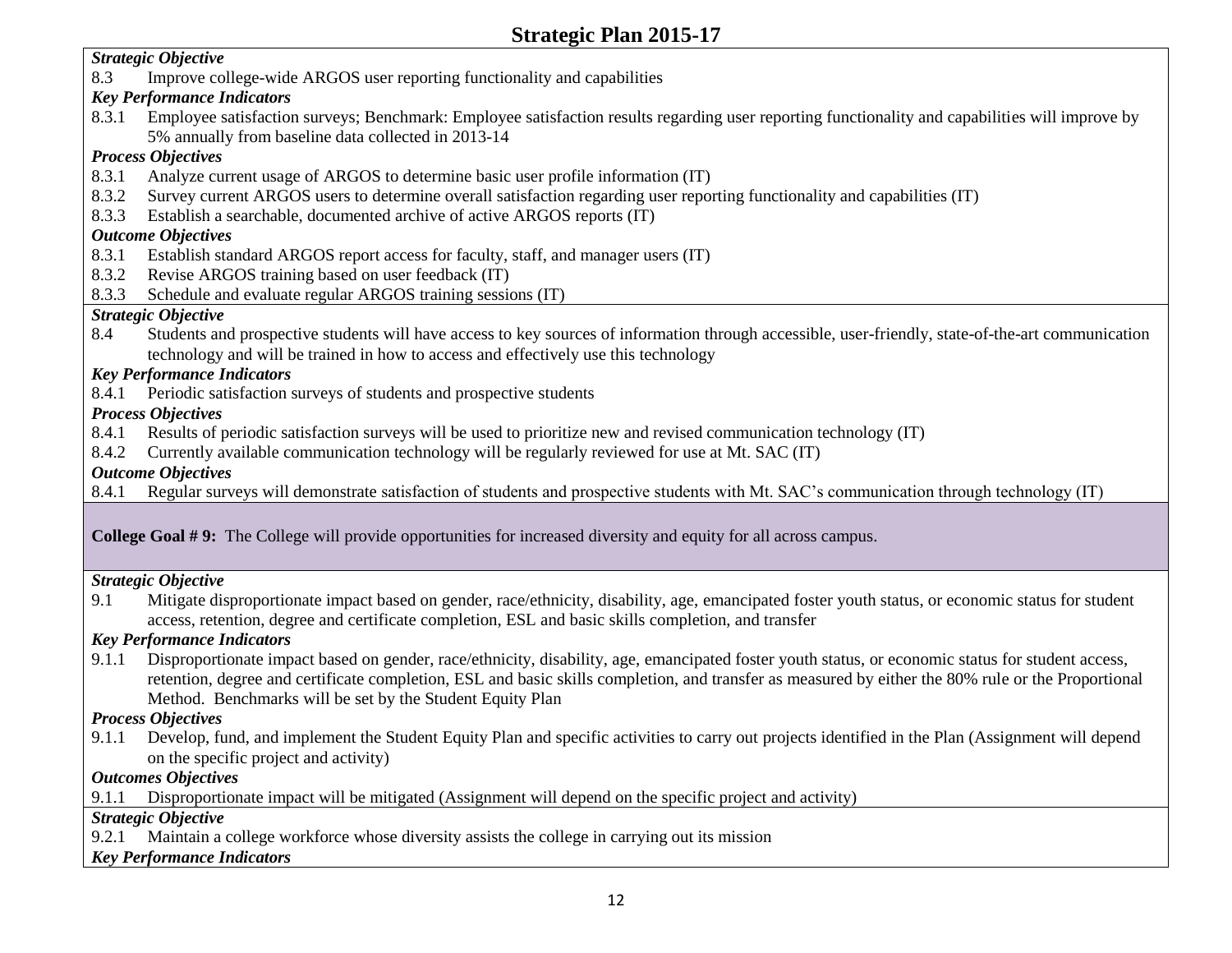- 9.2.1 Develop a draft plan no later than Fall 2014 (Human Resources)
- 9.2.2 Implement the plan no later than Spring 2015 (Human Resources)
- 9.2.3 Review the plan at least once every two years beginning 2015-16 (Human Resources)
- 9.2.4 Campus climate as measured through the Employee Survey and the Community College Survey of Student Engagement

#### *Process Objectives*

- 9.2.1 Create a task force to draft the revised EEO Plan which incorporates the 2013 changes to Title 5 Section 53003 (Human Resources)
- 9.2.2 Present the plan to President's Advisory Council for recommendations (HR)
- 9.2.3 Implement the revised Equal Employment Opportunity Plan (HR, POD, Cabinet)

#### *Outcomes Objectives*

- 9.2.1 The College will have a workforce whose diversity supports its mission
- 9.2.2 The College will implement a revised EEO Plan that will be reviewed every two years

#### *Strategic Objective*

9.3 Implement college employment practices that are consistent with the EEO Plan, reflect sensitivity and understanding of student and employee diversity, and eliminate bias and unlawful discrimination in the employment process

#### *Key Performance Indicators*

- 9.3.1 Review and revise college employment practices by the end of 2014-15 to be consistent with the EEO Plan (HR)
- 9.3.2 College record of handling personal related issues (HR)

#### *Process Objectives*

- 9.3.1 Create a task force to review and revise college employment practices to be consistent with the EEO Plan (HR)
- 9.3.2 Present the revised college employment practices to the President's Advisory Council for recommendations by the end of 2014-15 (HR)
- 9.3.3 Regular training will be provided to staff as appropriate (POD)

#### *Outcomes Objectives*

- 9.3.1 The College will implement the revised employment practices by the end of the 2014-15 academic year (HR)
- 9.3.2 The College will have a record of fair and equitable practices in hiring and treatment of employees (HR)

**College Goal # 10:** The College will encourage and support participation in professional development to strengthen programs and services.

#### *Strategic Objective*

 10.1 Provide faculty, manager, and staff professional development opportunities for implementation of best practices in teaching and learning, and customer service

#### *Key Performance Indicators*

- 10.1.1 The number of faculty, managers, and staff attending professional development activities both on and off campus
- 10.1.2 Evaluation surveys of participants in on campus professional development workshops and activities

#### *Process Objectives*

- 10.1.1 POD will periodically survey the campus regarding interest in professional development options (POD)
- 10.1.2 POD will use the results of the surveys to develop a program of offerings related to best practices (POD)
- 10.1.3 POD will conduct evaluation surveys of attendees at professional development offerings and improve future training (POD)

#### *Outcomes Objectives*

- 10.1.1 Professional development activities will be well utilized by all campus constituents (POD)
- 10.1.2 Professional development activities will satisfactorily meet the interests and needs of all campus constituents (POD)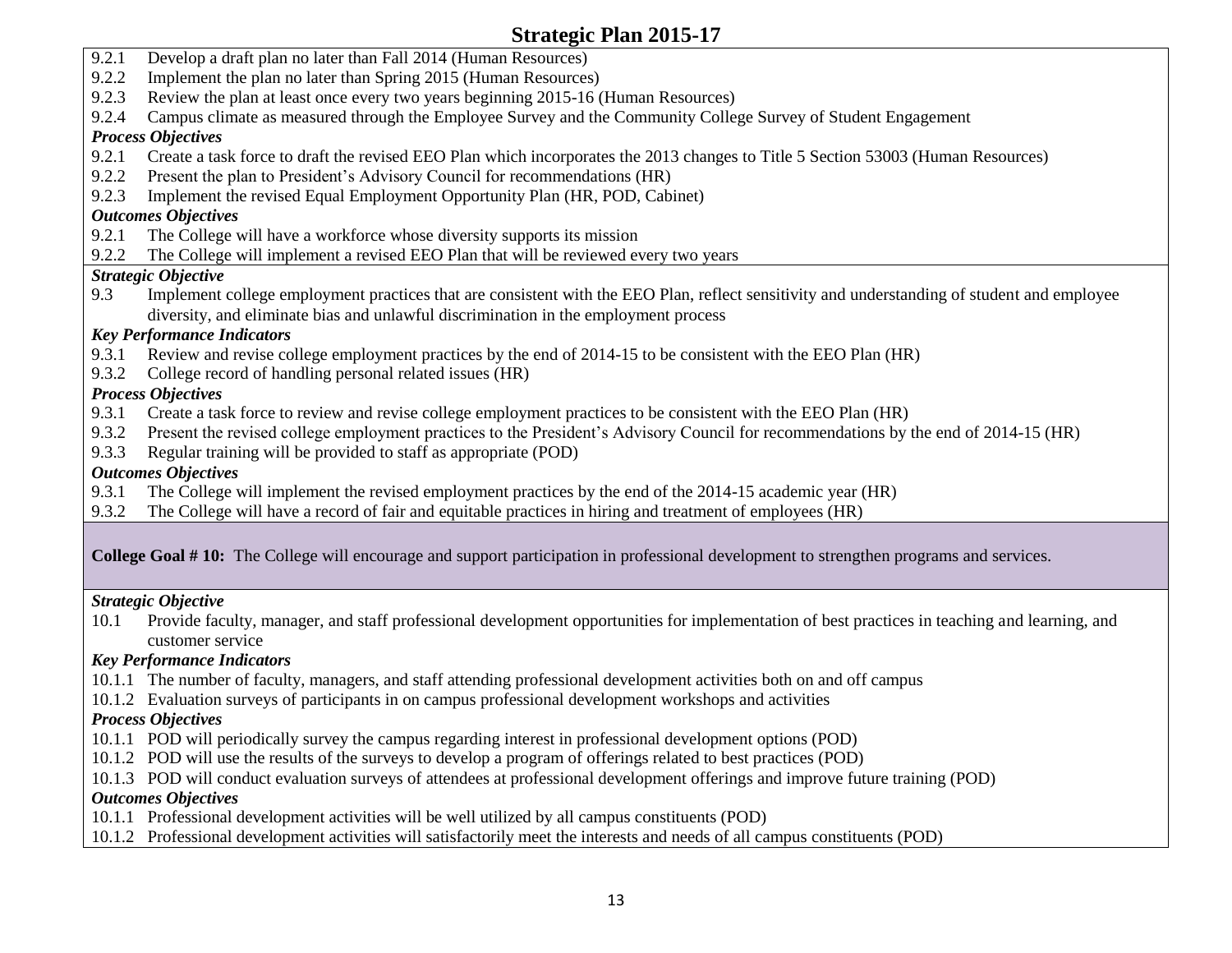#### *Strategic Objective*

10.2 Provide enhanced and increased technology trainings for all campus constituents

#### *Key Performance Indicators*

 10.2.1 The number of annual technology training classes and the number of attendees; Benchmark: IT will offer a minimum of twenty-five technology training classes per year beginning 2014-15 based on campus community requested training topics

#### *Process Objectives*

- 10.2.1 IT will solicit ideas for technology training classes from the campus community during the early part of the fall 2014 semester (IT)
- 10.2.2 IT will analyze current enrollment of technology classes offered in POD (IT, POD)
- 10.2.3 IT will work with the Manager of Professional Development and Employee Engagement to devise a technology training program (IT, POD)
- 10.2.4 IT will coordinate with other Banner module owners (Fiscal, HR, etc.) on comprehensive training offerings/calendar of training opportunities
- 10.2.5 IT will review Banner and other software tools to ensure maximum efficiency and effective use of technology tools

#### *Outcomes Objectives*

10.2.1 A standard technology training calendar will be established (IT, POD)

10.2.2 An ongoing communication mechanism will be established to notify staff of new technology features and enhancements (Marketing, IT, POD)

**College Goal #11:** The College will provide facilities and infrastructure that support exemplary programs and the health and safety of the campus community.

#### *Strategic Objective*

11.1 The college will improve classroom and laboratory room utilization

#### *Key Performance Indicators*

11.1.1 By the end of the Fall 2014 semester, the college will develop and implement a room utilization matrix

#### *Process Objectives*

11.1.1 The college will identify and purchase the best software to use for room utilization (Instruction and Administrative Services)

#### *Outcomes Objectives*

 11.1.1 The college will use the room utilization matrix to schedule lecture and lab classes to maximize appropriate facilities usage and student access (Instruction and Administrative Services)

#### *Strategic Objective*

11.2 Improve security of campus computers and other technology components

#### *Key Performance Indicators*

11.2.1 Extent of monetary loss of computers and other technology components due to security issues

#### *Process Objectives*

- 11.2.1 Research new and emerging security protocols for application at educational institution (IT)
- 11.2.2 Research applicable security legislation (IT, Facilities)
- 11.2.3 Analyze end-users security practices (IT, Facilities)
- 11.2.4 Discuss security practices with faculty and staff and use the results to develop end-user security training (IT, Facilities, POD)
- 11.2.5 Develop training plan for Information Security team (IT)
- 11.2.6 Develop three-year security hardware and software implementation plan (IT)

#### *Outcome Objectives*

11.2.1 Minimal loss of campus computers and other technology due to security issues (IT, Facilities)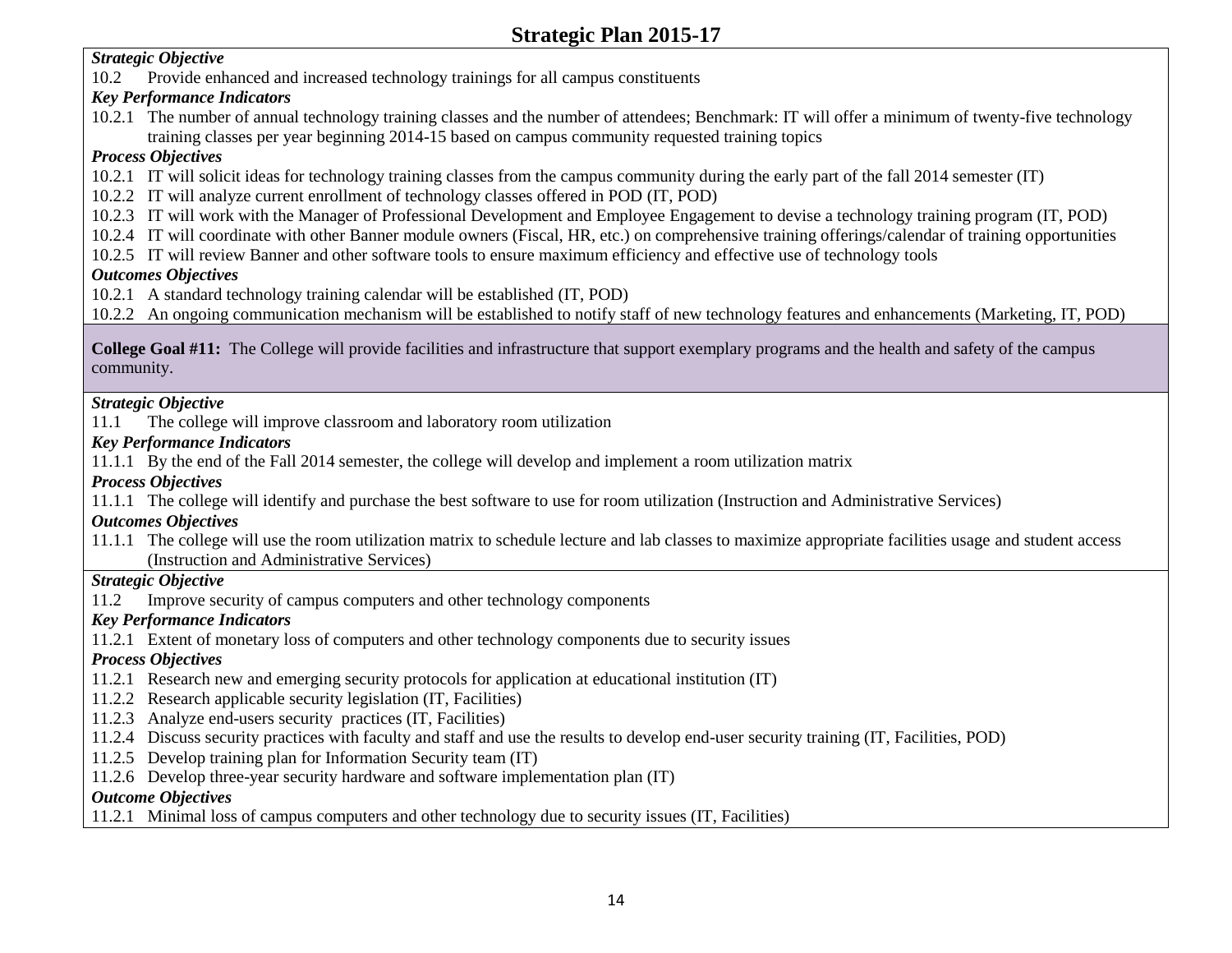#### *Strategic Objective*

11.3 Enhance the Emergency Notification System

#### *Key Performance Indicators*

- 11.3.1 Increase by 10% over baseline of 2013-14 the number of students enrolled in the emergency notification system
- 11.3.2 Enhance dissemination of emergency notifications to on-campus faculty and staff

#### *Process Objectives*

- 11.3.1 Analyze current enrollees in emergency notification system (IT and Student Services)
- 11.3.2 Research alternate on-campus solutions for emergency notifications (IT)

#### *Outcome Objectives*

- 11.3.1 Target new students with information on how to sign-up for the system (IT and Student Services)
- 11.3.2 Collaboratively design and implement an on-campus notification system (Administrative Services)

#### *Strategic Objective*

11.4 Expand preventative maintenance of college facilities

#### *Key Performance Indicators*

- 11.4.1 Preventative maintenance labor hours as a percentage of all maintenance labor hours
- 11.4.2 Preventive maintenance costs as a percentage of all maintenance costs
- 11.4.3 Deferred maintenance backlog as a percentage of building replacement value

#### *Process Objectives*

- 11.4.1 Survey each facility and utility system to identify all equipment that requires preventative maintenance (Facilities)
- 11.4.2 Identify the frequency of preventative maintenance tasks for each piece of equipment (Facilities)
- 11.4.3 Estimate labor and materials cost (Facilities)
- 11.4.4 Enter equipment data and work requirements into the maintenance management system (Facilities)
- 11.4.5 Prioritize and Implement preventative maintenance activities (Facilities)
- 11.4.6 Calculate reduced total cost of ownership for college facilities (Facilities)

#### *Outcome Objectives*

- 11.4.1 Improved maintenance of college facilities (Facilities)
- 11.4.2 Reduced life-cycle operating costs of college buildings and infrastructure (Facilities)

#### *Strategic Objective*

11.5 Update campus building standards

#### *Key Performance Indicators*

11.5.1 Review 25% of all campus building standards each year

#### *Process Objectives*

- 11.5.1 List all previously developed campus building standards (Facilities)
- 11.5.2 Develop a detailed format for documenting standards (Facilities)
- 11.5.3 Align campus standards with the Construction Specifications Institute (CSI) work breakdown structure (Facilities)
- 11.5.4 Create a comprehensive list of building elements that require standardization (Facilities)
- 11.5.5 Prioritize the list of standards (Facilities)

#### *Outcome Objectives*

- 11.5.1 Up to date, reviewed and approved standards for existing campus buildings (Facilities)
- 11.5.2 Up to date, reviewed and approved standards for new campus buildings (Facilities)
- 11.5.3 Campus building standards are available on the Facilities Management website (Facilities)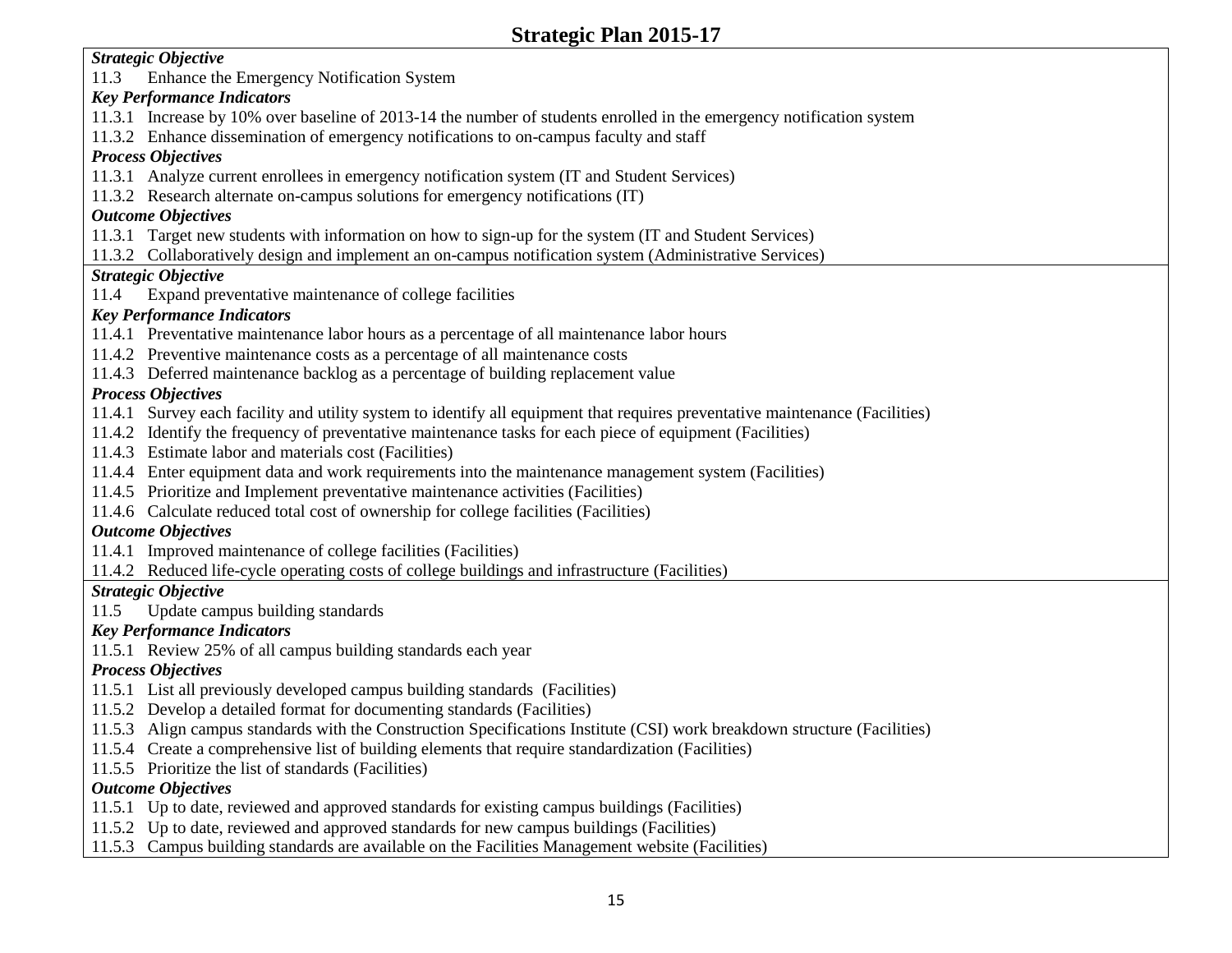#### *Strategic Objective*

11.6 Equitably distribute available resources for facilities improvement projects

#### *Key Performance Indicators*

- 11.6.1 Quantity of new facilities improvement projects approved per operational unit
- 11.6.2 Cost of new facilities improvement projects approved per operational unit

#### *Process Objectives*

- 11.6.1 Identify the current years (2015-17) projects (Facilities)
- 11.6.2 Prioritize current and prior year facilities improvement projects (Facilities)
- 11.6.3 Revise facilities improvement project list format to include scope, budget and schedule (Facilities)
- 11.6.4 Revise internal processes to improve accountability for budget, schedule and scope of work (Facilities)
- 11.6.5 Research security issues related to project financial information accessible on the facilities management website (Facilities)

#### *Outcome Objectives*

- 11.6.1 Up to date facilities improvement project list (Facilities)
- 11.6.2 The facilities improvement project list is available on the facilities management website (Facilities)
- 11.6.3 Improved equity in the distribution of resources to improve college facilities (Facilities)

#### *Strategic Objective*

11.7 Create a database of hazardous materials found in and around campus facilities

#### *Key Performance Indicators*

- 11.7.1 Number of facilities that contain hazardous materials
- 11.7.2 Cost of hazardous materials abatement activities per year
- 11.7.3 Quantity of hazardous materials removed per year

#### *Process Objectives*

- 11.7.1 Research and list all previously identified hazardous materials (Facilities)
- 11.7.2 Research current legal requirements/risks related to hazardous materials in college facilities (Facilities)
- 11.7.3 Develop a format for the database (Facilities)
- 11.7.4 Identify facilities that require additional testing and/or engineering studies (Facilities)
- 11.7.5 Evaluate and update internal processes related to hazardous materials (Facilities)

#### *Outcome Objectives*

- 11.7.1 A database containing relevant information about hazardous materials in college facilities (Facilities)
- 11.7.2 Effective communication of information regarding hazardous materials (Facilities)
- 11.7.3 Documented procedures related to hazardous materials (Facilities)

#### *Strategic Objective*

11.8 Update the utility infrastructure master plan

#### *Key Performance Indicators*

- 11.8.1 Estimated cost of project backlog per utility system
- 11.8.2 Cost of utility infrastructure projects completed per year

#### *Process Objectives*

- 11.8.1 Identify completed utility system upgrade projects (Facilities)
- 11.8.2 Complete farm area hydrology study (Facilities)
- 11.8.3 Identify affected farm area facilities and projects (Facilities)
- 11.8.4 Identify affected farm area utility systems (Facilities)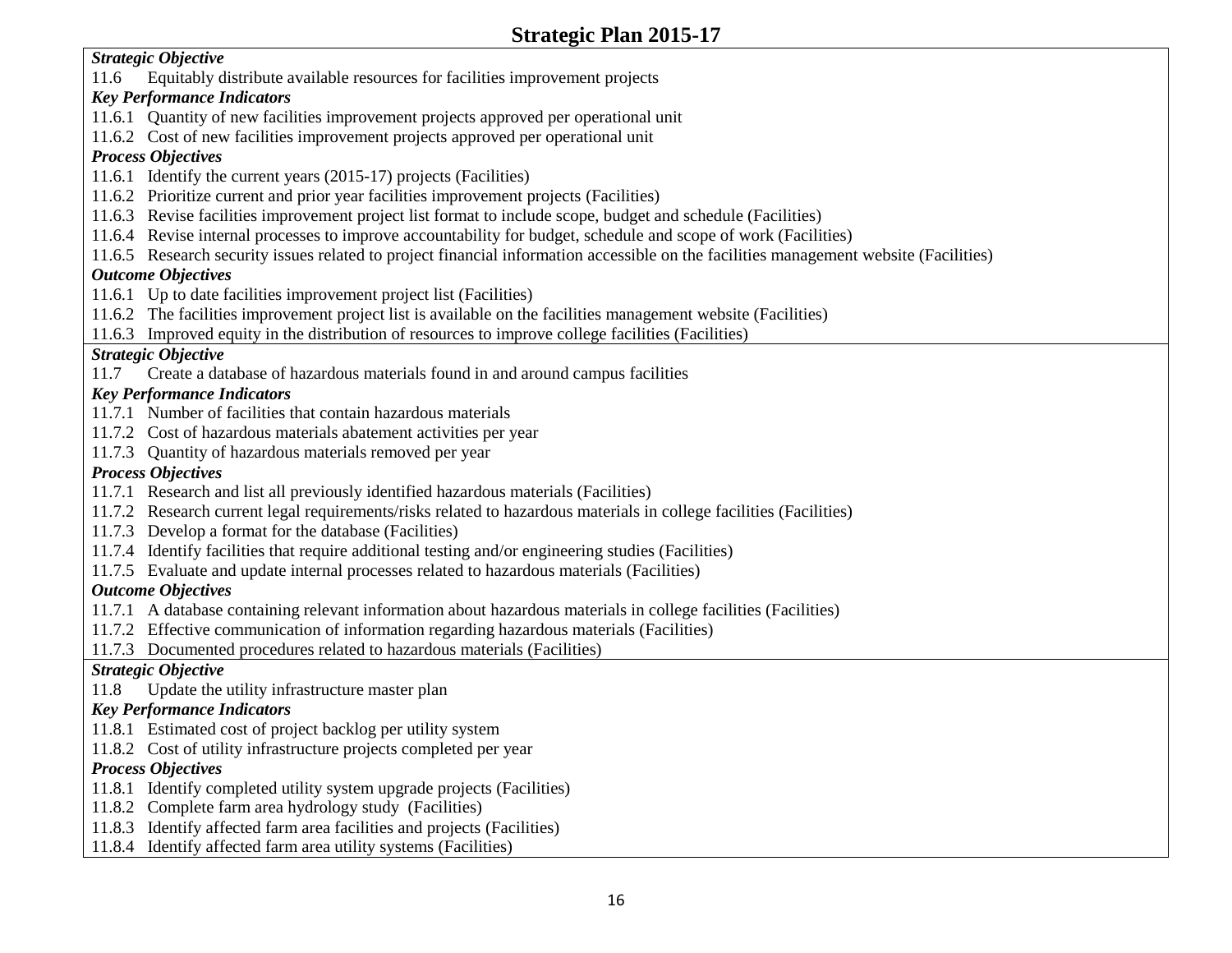11.8.5 Update campus wide topographic maps to reflect recent projects (Facilities) 11.8.6 Update utility system upgrade cost estimates (Facilities) *Outcome Objectives*  11.8.1 Revised the utility master plan (Facilities) 11.8.2 Revised the facilities master plan base map (Facilities) *Strategic Objective*  11.9 Improve energy efficiency on campus *Key Performance Indicators*  11.9.1 Energy cost per building square foot 11.9.2 Peak energy demand *Process Objectives*  11.9.1 Complete installation of energy meters at major campus buildings (Facilities) 11.9.2 Evaluate energy monitoring software (Facilities) 11.9.3 Research energy use for typical facilities (Facilities) 11.9.4 Collect energy data (Facilities) *Outcome Objectives*  11.9.1 Energy use baseline data (Facilities) 11.9.2 Energy conservation at the campus and building levels (Facilities) *Strategic Objective*  11.10 Ensure that operating funds are available for new facilities *Key Performance Indicators*  11.10.1 Operating budgets 11.10.2 Campus total building square footage 11.10.3 Campus total landscaped area *Process Objectives*  11.10.1 Research facilities operating costs for similar facilities (Facilities) 11.10.2 Develop benchmark costs by area of operations (Facilities) *Outcome Objectives*  11.10.1 Budget models to fund new facilities (Facilities) **College Goal #12:** The College will utilize existing resources and improve operational processes to maximize efficiency of existing resources and to maintain necessary services and programs.

#### *Strategic Objective*

12.1 Meet service levels of key operational processes within available resources

#### *Key Performance Indicators*

- 12.1.1 Quantitative and qualitative measures of services levels appropriate to the operational procedure
- 12.1.2 Resource levels (staff, facilities, equipment, supplies) necessary to maintain minimum service levels

*Process Objectives* (Assignments made annually to specific programs)

- 12.1.1 Identify key operational processes to be selected for each planning cycle
- 12.1.2 Establish minimum service levels for key operational processes
- 12.1.3 Establish qualitative and quantitative measures to measure service level achievement for key operational processes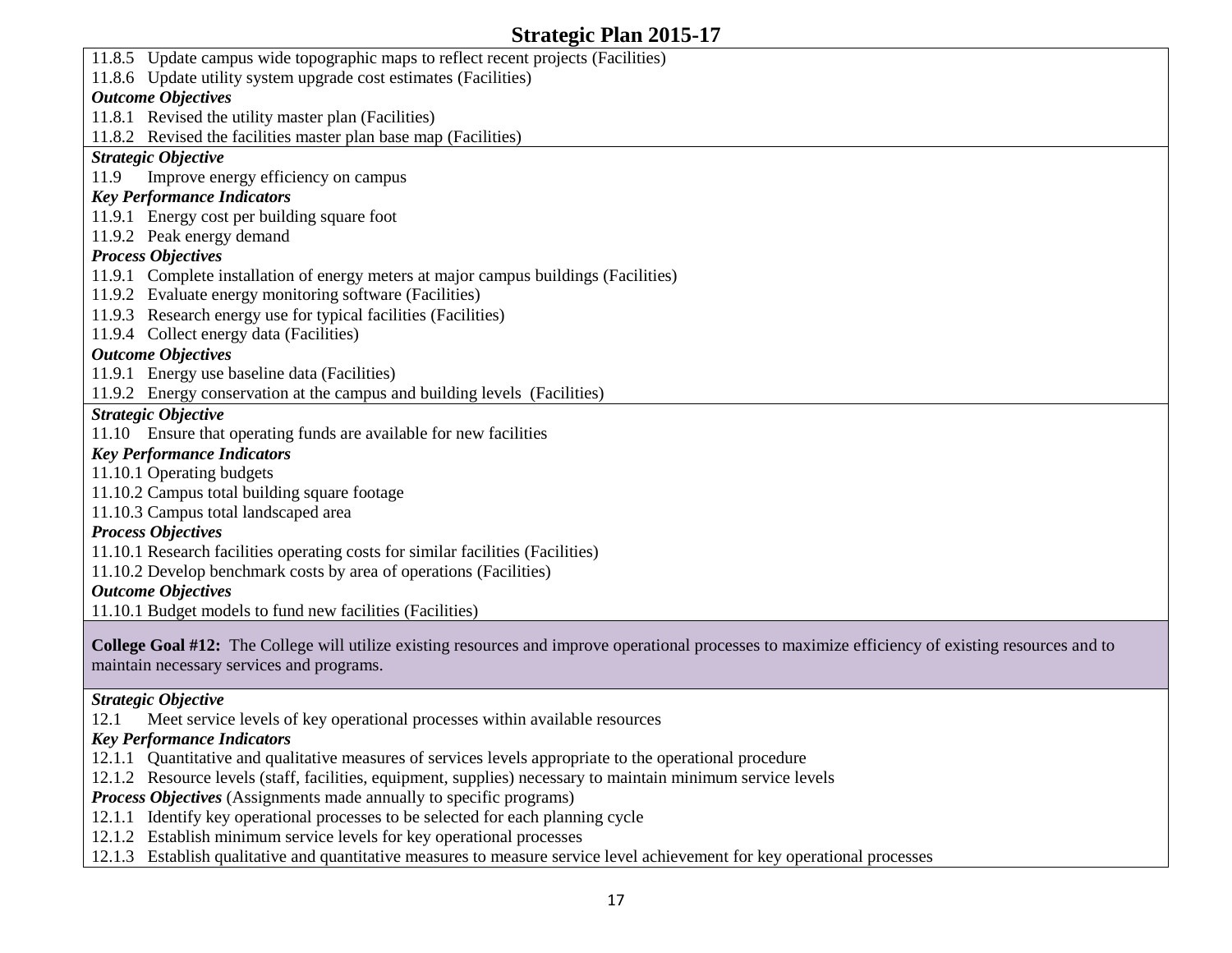12.1.1 Pilot selected strategies for cost effective strategies designed to meet minimum service levels for key operational processes 12.1.4 Measure the current service levels achieved for key operational processes 12.1.5 Determine existing resource levels (staffing, budget, facilities, equipment) for each key operational process 12.1.6 Develop cost effective strategies to meet minimum service levels for key operational processes *Outcome Objectives* (Assignments made annually to specific programs) 12.1.2 Implement cost effective strategies to attaining minimum service levels for key operational processes including training and resource allocation 12.1.3 Establish continuous quality improvement systems to maintain cost effective implementation of minimum service levels

12.1.4 Through the PIE process develop planning, evaluation, and resource request processes to implement evolving quality improvement strategies

| Prioritization | . .<br>Cycle 1: 2014-15 to 2016-17          | . .<br>$\tilde{\phantom{a}}$<br>Cycle 2: 2015-16 to 2017-18 |
|----------------|---------------------------------------------|-------------------------------------------------------------|
|                | Print/Copy/Fax                              | Event Services                                              |
|                | Custodial                                   | Purchasing                                                  |
|                | Orientation                                 | <b>Probation Counseling</b>                                 |
|                | DE Faculty Training                         | A&R Document Storage & Retrieval                            |
|                | Testing: DSPS/Online Proctoring/Test Makeup | Futoring                                                    |

#### Theme D: To Foster an Atmosphere of Cooperation and Collaboration

**College Goal # 13:** The College will improve the quality of its partnerships with business and industry, the community, and other educational institutions.

#### *Strategic Objective*

- 13.1 The College will have effective partnerships:
	- K-12 school districts within the Mt. SAC service area
	- community organizations within the Mt. SAC service area
	- business and industry within the Mt. SAC service area
	- four-year colleges and universities

#### *Key Performance Indicators*

- 13.1.1 Periodic surveys of existing partners from the above groups
- 13.1.2 Mt. SAC managers, faculty, and staff will be periodically polled regarding the effectiveness of existing partnerships and opportunities for new or expanded partnerships

#### *Process Objectives*

- 13.1.1 Potentially useful partnership opportunities will be pursued promptly and effectively (Cabinet)
- 13.1.2 The President will prepare an annual summary of the extent and effectiveness of partnership activity (President's Office)

#### *Outcome Objectives*

13.1.1 Surveys will demonstrate that the College maintains and expands effective and useful partnerships (Cabinet)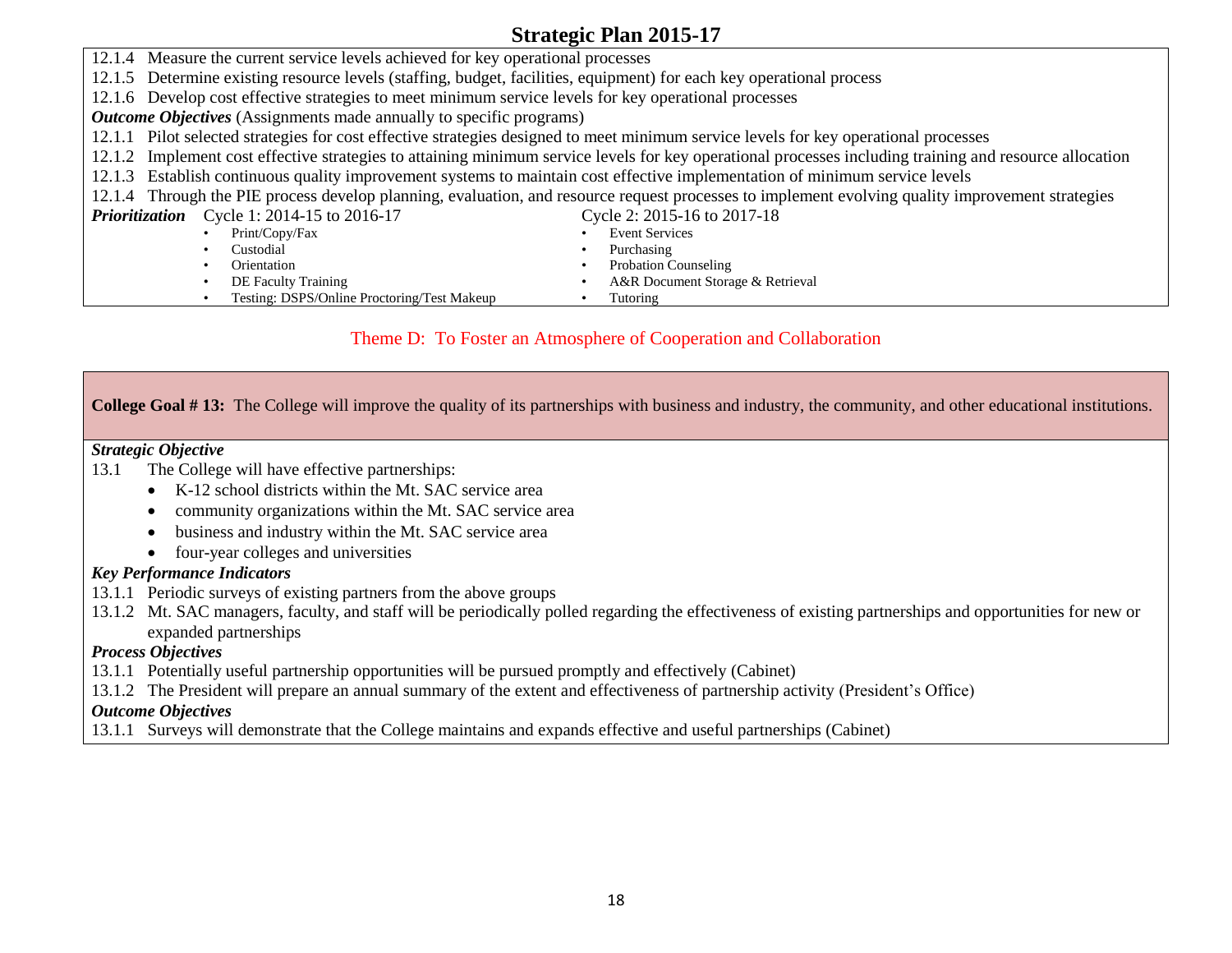# 

**Strategic Plan 2015-17**<br>College Goal #14: The College will improve the effectiveness and consistency of dialogue between and among departments, committees, teams, and employee groups across the campus.

#### *Strategic Objective*

- 14.1 The President's Office will regularly
	- publish notes on Cabinet actions, President's Advisory Council discussions, and reports to the Board of Trustees and solicit input from across  $\bullet$ the campus with special emphasis with leaders of constituent groups, and

- 14.2 The Academic Senate will regularly
	- hold open meetings, including public comment, on key campus issues, particularly those relating to academic and professional matters, and
	- sponsor summits and related campus-wide colloquia on key issues, particularly those related to academic and professional matters.
- 14.3 14.3The President's Cabinet and President's Advisory Council (PAC) will regularly sponsor open campus gatherings, such as the Educational Master Plan Summit and Expanded PAC meetings to solicit input and foster discussion among those on campus related to developing issues and policy directions.
- 14.4 14.4Other campus constituent groups will sponsor and promote collective gatherings of those on campus to discuss matters of interest to their constituents and to communicate the outcomes of those discussions widely within the college participatory governance structure.

#### *Key Performance Indicators*

- 14.1.1The President will conduct an evaluation of these communications biannually via a survey distributed to everyone on campus (President)
- 14.2.1The Academic Senate will collect evaluative responses from event participants and use that information to improve future events (Academic Senate)
- 14.3.1The Cabinet and President's Advisory Council will collect evaluative responses from event participants and use that information to improve future events (Cabinet and PAC)
- 14.4.1Constituent groups will collect evaluative responses from event participants and use that information to improve future events

#### *Outcome Objectives*

- 14.1.1 Both Likert scale ratings and narrative responses will be uniformly positive (President)
- 14.2.1 Evaluation of campus events involving dialogue on issues and practices will be positive and constructive and will lead to regular improvements in the effectiveness and consistency of dialogue between and among departments, committees, teams, and employee groups across the campus.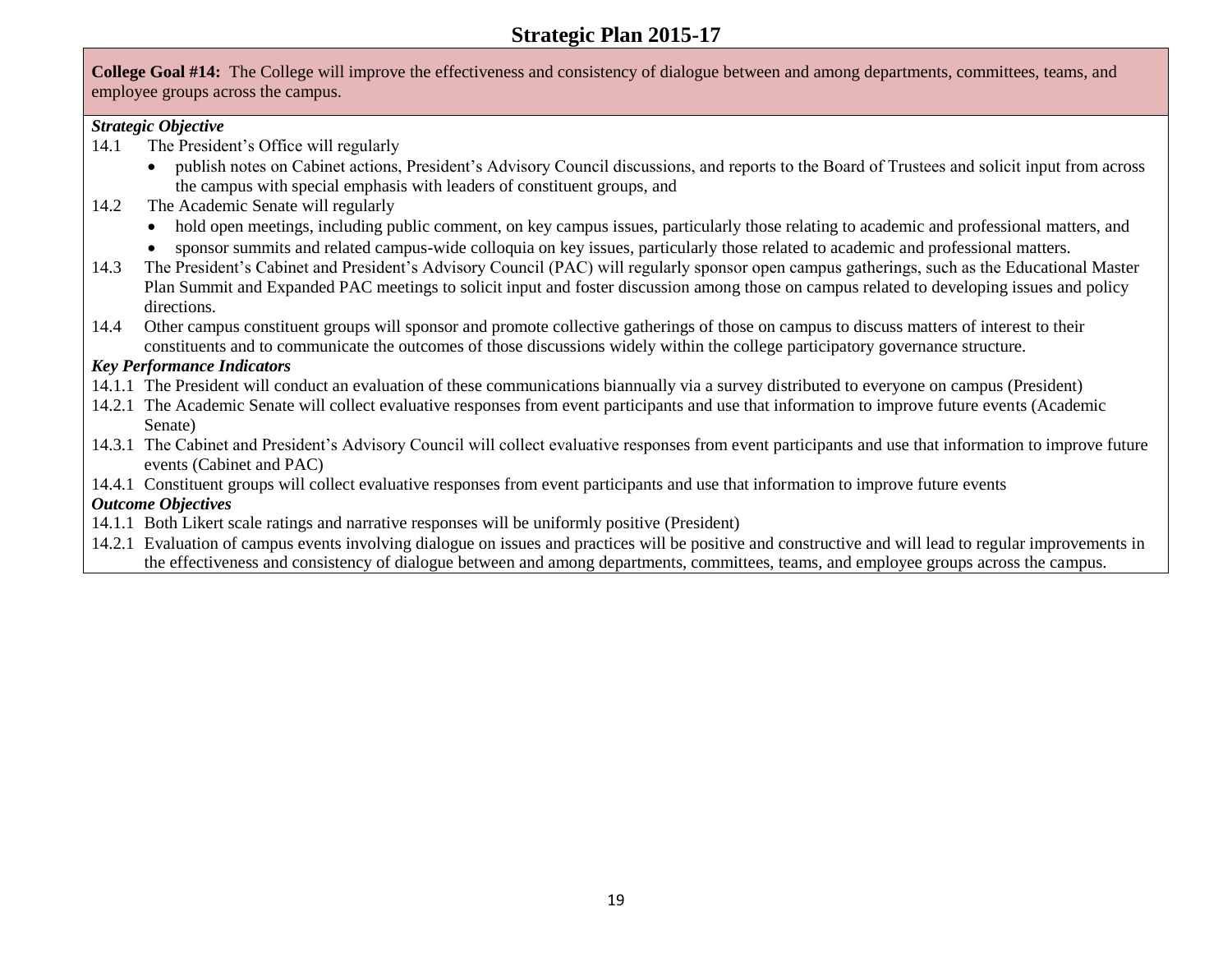# **Strategic Plan 2015-17<br>Appendix A**

# Process Map of INTEGRATED PLANNING

<span id="page-21-0"></span>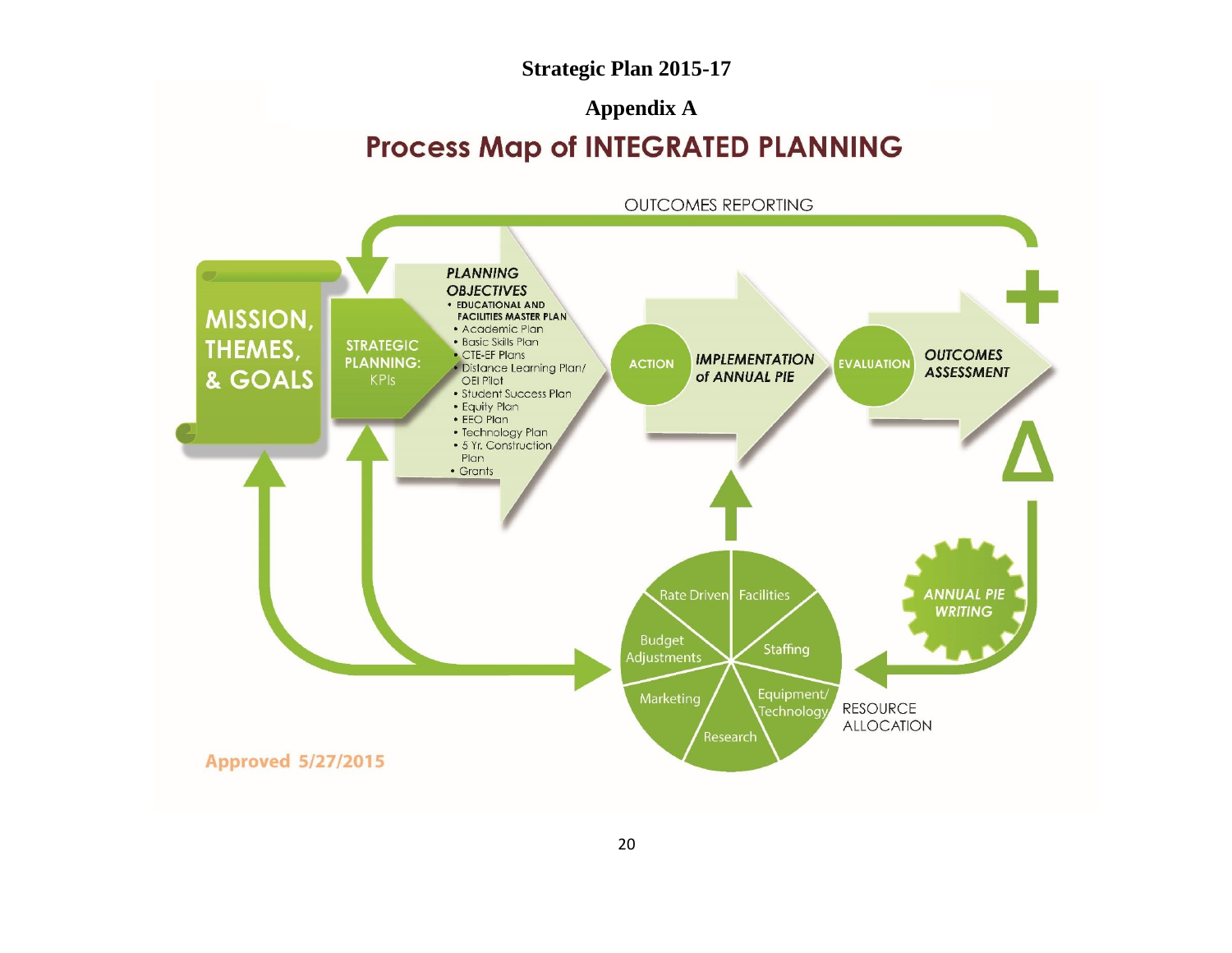

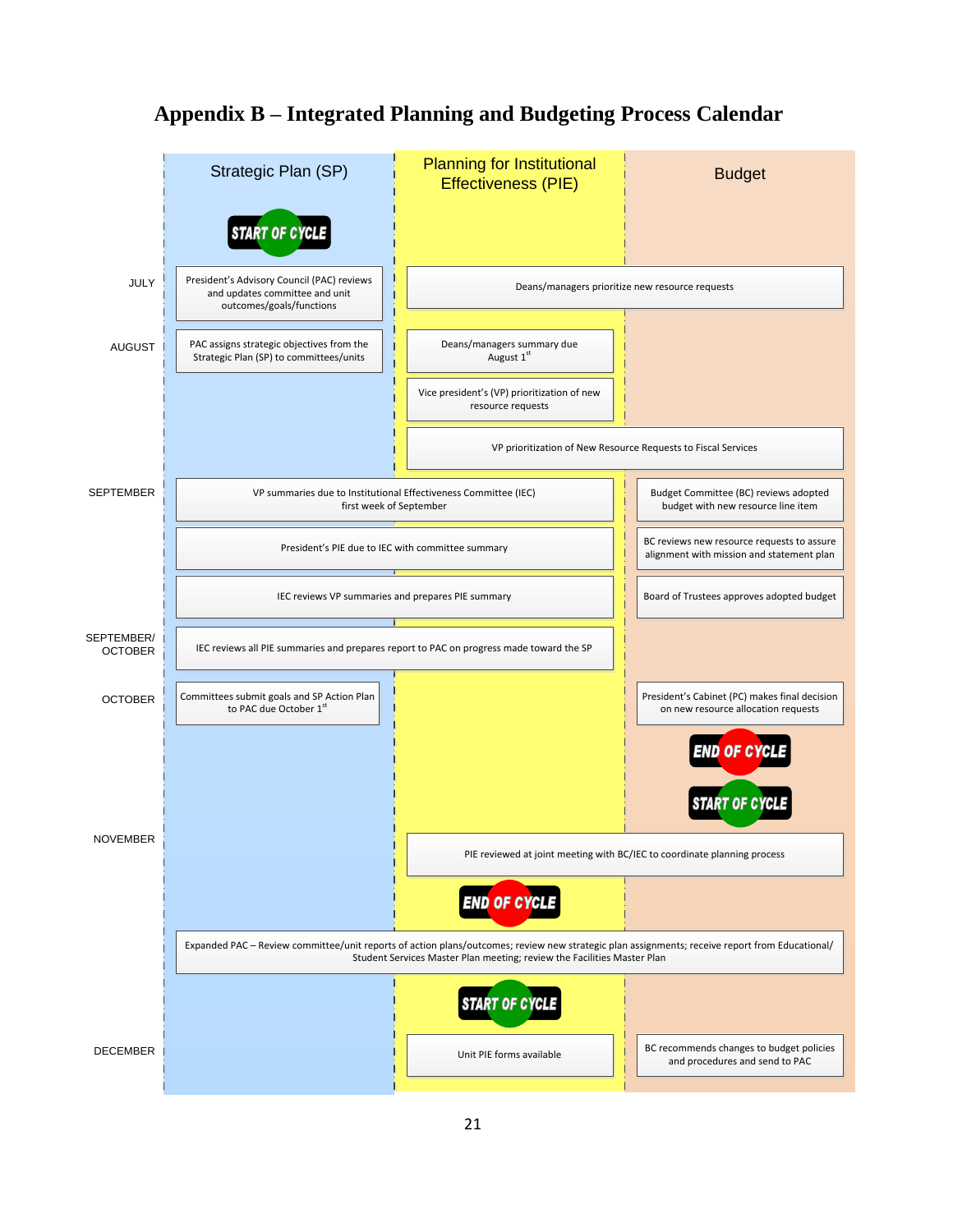

SP = Strategic Plan

- PIE = Planning for Institutional Effectiveness
- VP = Vice President
- PC = President's Cabinet
- PAC = President's Advisory Council
- BC = Budget Committee
- IEC = Institutional Effectiveness Committee

8.11.14 – SP Work Group<br>8.15.14 –Rev. SP Work Group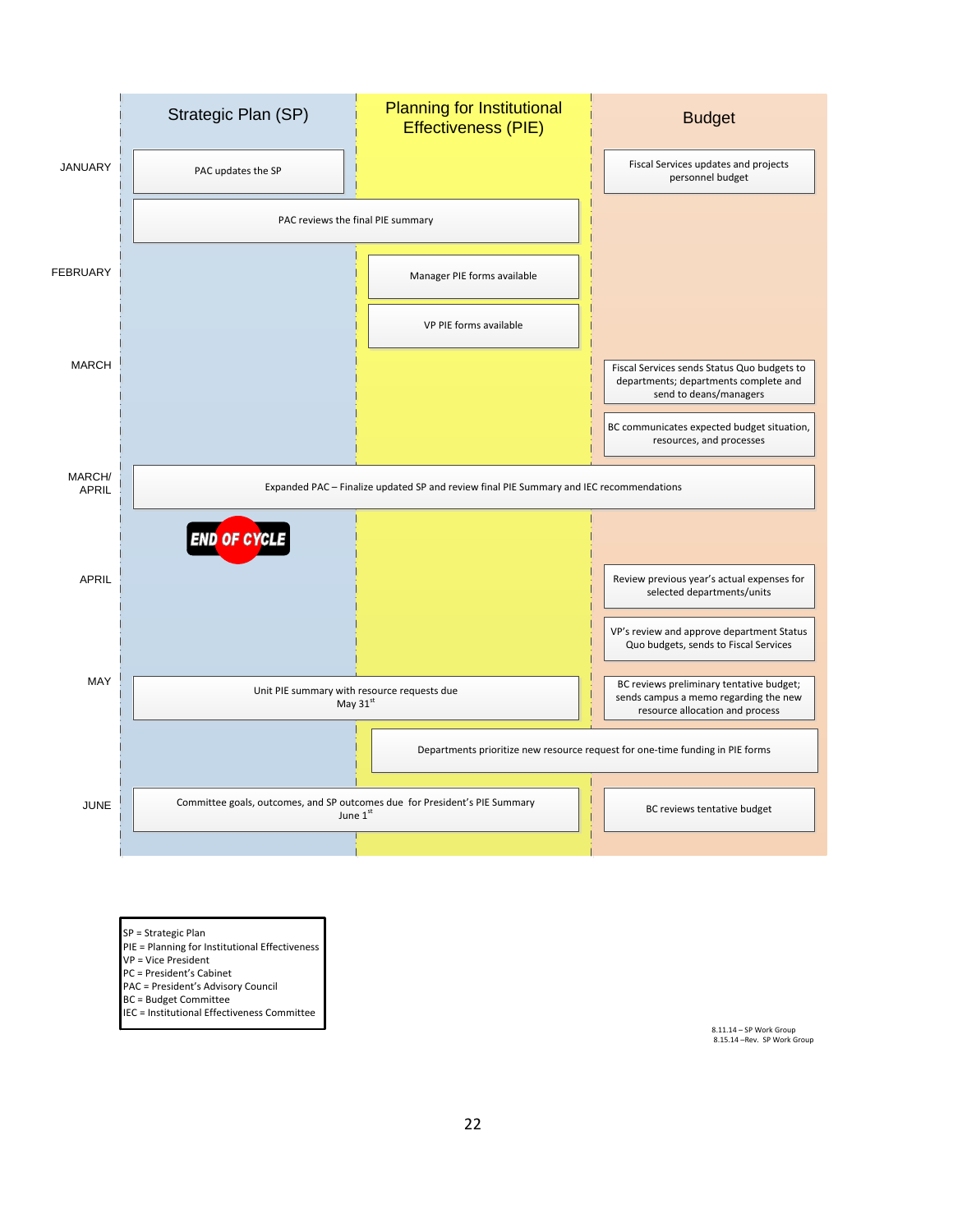# **Appendix C – Mt. SAC's History**

<span id="page-24-0"></span> The Mt. San Antonio Community College District (Mt. SAC) was created in December 1945, when voters of four local high school districts approved the formation of a community college district. Initially named Eastern Los Angeles County Community College, the institution was later renamed after Mt. San Antonio, the imposing, snow-capped mountain (popularly known as Mt. Baldy), prominently visible in the distance above the campus.

 The 421-acre college site was originally part of the 48,000-acre La Puente Rancho. During World War II, the facility was converted into an army hospital and later a Navy hospital.

 Mt. SAC opened in the fall of 1946, with 635 students occupying a few Spanish-tiled buildings and temporary Navy barracks clustered below the San Jose Hills. Walnut, not yet an incorporated city, consisted of very little except dirt roads, cacti, and grasslands covered in the spring with wild mustard grass.

 Quite naturally, the growth of Mt. SAC has mirrored that of the local area. From its humble beginnings with an initial enrollment of 635 students, the College now serves 56,000 students annually from diverse backgrounds and generations. The College District boundaries encompass the communities of Baldwin Park, Bassett, Charter Oak, Covina, Diamond Bar, the southern portion of Glendora, Hacienda Heights, City of Industry, Irwindale, La Puente, La Verne, Pomona, Rowland Heights, San Dimas, Valinda, Walnut, and West Covina.

 Mt. SAC has emerged as a leader in education not only in the San Gabriel Valley but also in the state. It is the largest, single-campus community college district in California.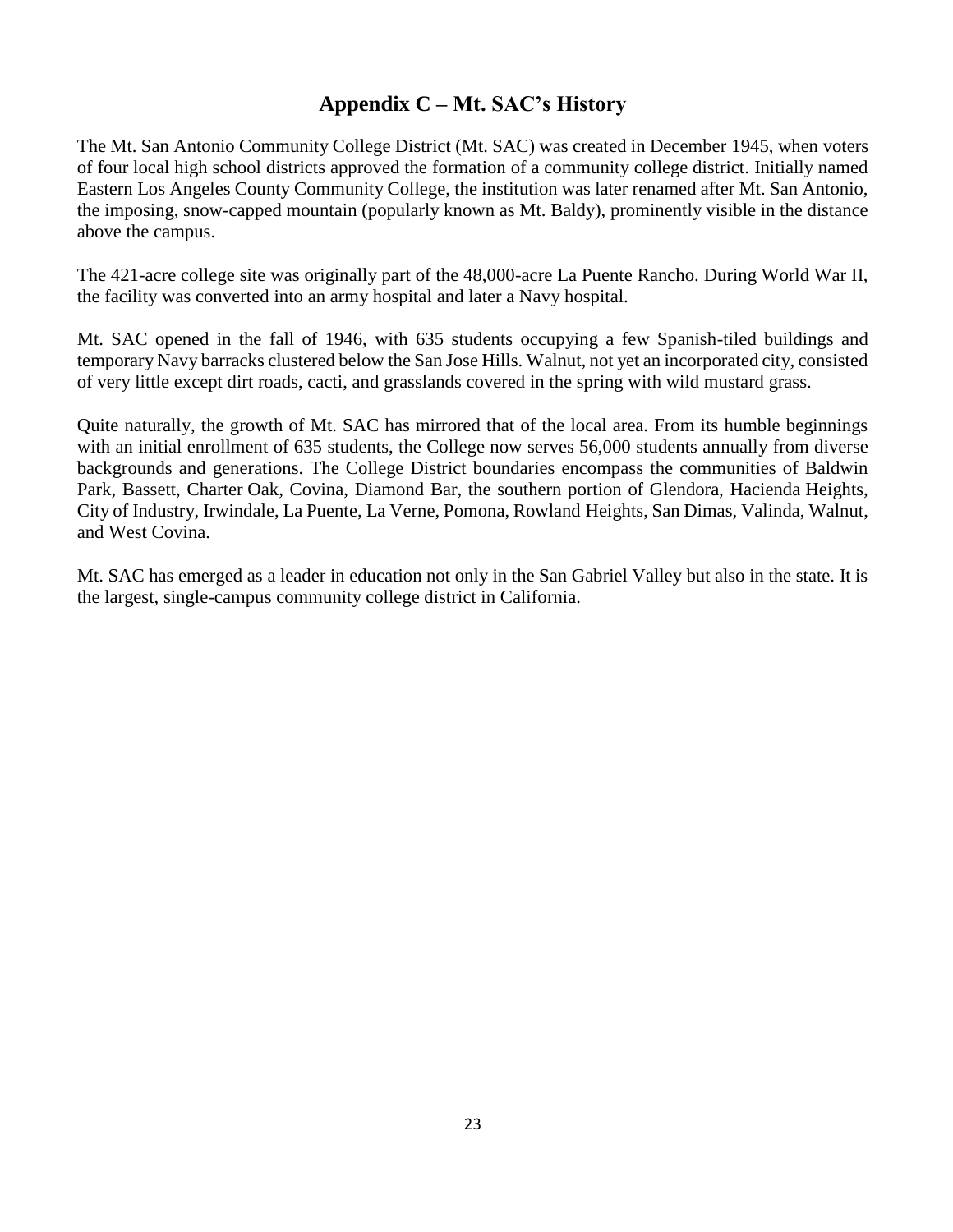# **Appendix D – Recent History of Integrated Planning at Mt. SAC**

<span id="page-25-0"></span> The College's integrated planning continues to be driven by its mission statement and its work aligns with its College goals and is driven by external factors. For example, the College is accredited by the Accrediting Commission for Community and Junior Colleges (ACCJC) and as such must meet many standards of operation including having sound fiscal policies and procedures. Major changes in accreditation directly impact the College such as the increased requirement to be able to measure learning outcomes of its students as noted in the 2002 standards. Distance education wasn't a consideration when the College opened some 60 years ago while today it is at the forefront of its operations whether it is planning for new buildings and must take into account technology needed to run a distance education program or how it may support students who are on their own computer systems trying to access Mt. SAC's centralized distance learning software. Generally, technology evolution and innovation are shaping much of what the College does to plan for and address students' changing needs as indicated by employers. Industry standards are every evolving and trying to keep up with them is an ongoing integrated planning task. The College's student demographics have changed over the years to be more ethnically and linguistically diverse. The College's second language programs must be changed to account for College's integrated planning continues to be driven by its mission<br>lege goals and is driven by external factors. For example, the Co<br>amission for Community and Junior Colleges (ACCJC) and as such<br>uding having sound fiscal these ever evolving diverse needs.

 In essence, all operations of the College must align with the current and future needs of its students, its community, and its employers. In order to accomplish this immense feat, the College continues to integrate its planning efforts across its many departments and across its many planning efforts. The Educational Master Plan drives the other major plans such as the Technology Master Plan (an area now much more extensive than imagined in 1950!) and the Facilities Master Plan. The heart and soul of the College's efforts are focused on the curriculum for its students.

 Mt. SAC's current program review process (Planning for Institutional Effectiveness, PIE) has been in existence since 2003. This new plan came about because the evaluation of the previous program review process indicated its ineffectiveness in some areas; a multi-year planning process was not allowing for thoughtful, reflective yearly dialogue about program improvement. The new yearly program review includes a unit<sup>2</sup> approach to program planning along with a College-wide perspective.

 Mt. SAC's Strategic Planning process is being improved upon in 2013-14. The new plan will include more College-wide strategic in nature objectives that will allow the College to focus its efforts on supporting initiatives that align well with its College Goals. The new plan will allow a more strategic perspective in deciding which objectives should be included in the Strategic Plan and which should be considered a higher current program review process (Planning for Institutional Ef. This new plan came about because the evaluation of the previewences in some areas; a multi-year planning process was realy rogres with a College-wide perspecti priority.

 Program reviews, Educational Master Plans, and Facilities Master Plans drove the College's need to secure two Bond Measures (R & RR) over the past 12 years. The need for more buildings was driven by many factors including the requirement to replace 60+ year old facilities and the need for new buildings to accommodate innovative technology for curriculum, e.g., science laboratories.

 The College will continue to be reactive and proactive when examining how its operations should be integrated and planned to achieve its mission.

 $\overline{\phantom{a}}$ 

 $2$  See the definition of "unit" in the Appendix.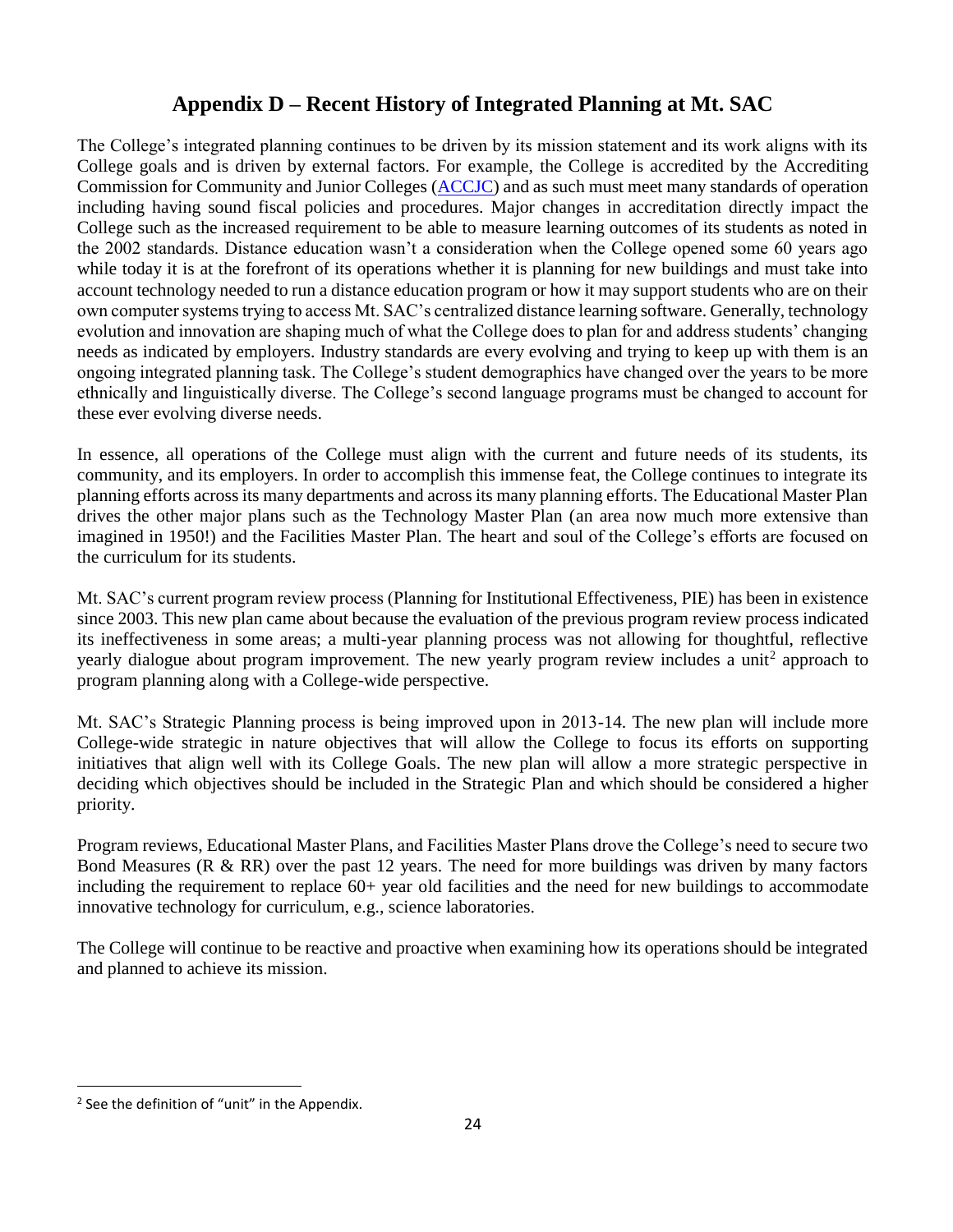#### **Appendix E - Definitions**

<span id="page-26-0"></span>From "Planning and Resource Guide #1," RP Group, 1997 "Planning and Resource Guide #2," RP Group, 1999

#### **Goals**

- $\hat{\mathbf{v}}$  are relatively permanent statements of the major accomplishments that the college will achieve
- $\triangle$  reflect the entire scope of college activities
- $\triangle$  are reviewed annually but not changed frequently
- $\cdot$  can be listed in the catalog with a brief mission statement and together are labeled "Mission and Goals"
- are very useful in organizing the objectives in all levels of plans (Institutional, Subject, and Unit Plans) to increase the integration of college planning Examples of overarching goals include:
	- "increase student access"
	- "increase student success"
	- "increase student access"<br>"increase student success"<br>"increase institutional effectiveness"

#### **The Unique Role of Goals**

 Goals identify what the organization intends to accomplish. Goals are typically used in plans large and small, each time tailored to the needs of the group at hand. This paper proposes a unified, integrated model for the use of goals:

- A unique set of goals are developed by involving all members of the college community.
- $\hat{\mathbf{\cdot}}$  These goals are adopted at all levels, from college down to individual units.
- \* The varied objectives at each level and for each group are organized under these over arching goals.
- $\triangleleft$  These goals become unifying and integrating factors for all groups.

#### **Strategic Objectives and Outcome Objectives**

 The term "Strategic" is added to "Objective" in the Mt. SAC Strategic Plan to emphasize that these objectives are established at the College level rather than at the unit level. Consequently, they are more comprehensive and global in their scope. Some Strategic Objectives are broken down into "Process to-plan. Outcome Objectives are more specific than Strategic Objectives and are intended to translate to the unit level and to align more closely with Key Performance Indicators. As used in the Mt. SAC Strategic Plan, both Strategic Objectives and Outcome Objectives follow the standard definition (below) of the term scope. Some<br>es." Process O<br>oore specific that<br>ly with Key Pe<br>Outcome Objec<br>and level. Objectives" and "Outcome Objectives." Process Objectives are getting-ready steps, often called planning-"Objective," differing only in scope and level.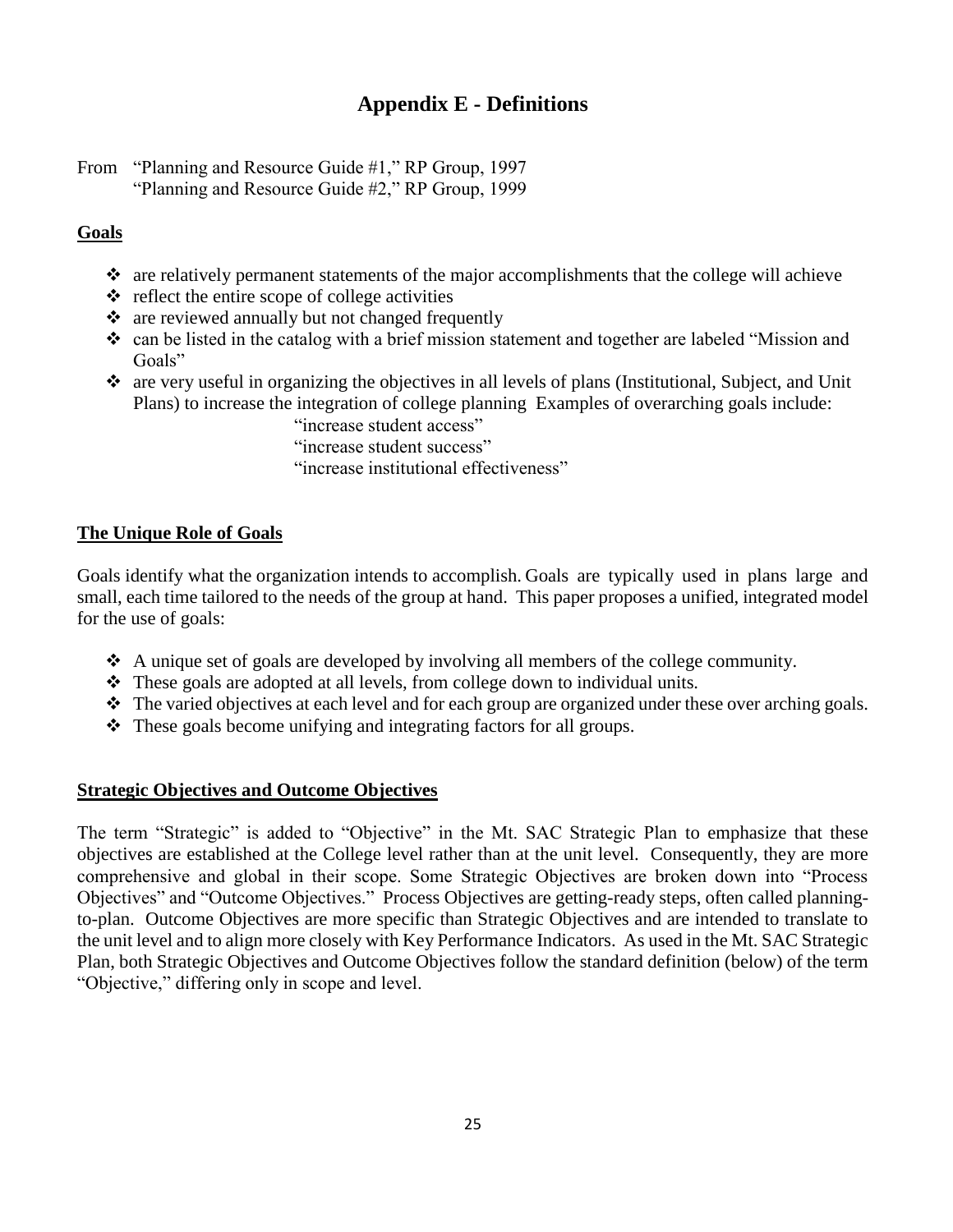#### **Objectives**

- $\triangleleft$  are created to achieve the college goals
- are organized in written plans at all levels around college goals
- direct action
- $\div$  are measurable
- $\triangleleft$  connect a set of activities
- $\triangle$  are at a precise level of specificity such as:

Spring semester" "creating a computerized basic skills reading lab by the end of the next

by the end of the next academic year\*" Spring semester"<br>"increasing the number of high school graduates in the college by 10% by<br>the end of the next academic year\*"

- $\triangle$  are often stated with timelines for achievement
- should include the costs associated with them may be divided into short and long term
- $\cdot$  are often listed with a single person, committee or group to be held responsible for completion
- $\bullet$  are often prioritized according to their level of importance, feasibility, etc.
- are best reviewed annually but may be reviewed less often in plans having longer review cycles such as program review plans
- \* are relevant objectives of the Unit Plans that will be reviewed
- $\triangleq$  by the Subject planning committees in a planning process that is well integrated
- outcome. \* are most useful when stated in a way that completion can be demonstratedor observed \*Note that this objective incorporates a numerical benchmark outcome.

#### **Activities**

 Activities are the very specific steps to achieve an objective and are often listed with the person indicated who will perform the activity, usually contain a timeline for accomplishing the tasks. For multi-year tasks, activities often contain benchmarks to gauge progress. Activities are usually not a component of Master Plans but are an essential component of Strategic Plans and are especially useful for Subject Plans and Unit Plans.

#### **Process Objectives**

 The term "Process Objective" is used in the Mt. SAC Strategic Plan to reflect the steps that need to be taken to be ready to act on a strategic objective. The process is often referred to as "Planning to Plan." These steps are described in the RP Group's *Planning Guide #2*:

| <b>PLANNING</b><br><b>STEP</b>         | <b>Review/Renew</b>                                                                                                                                                                                                                                                                                                                                                                       |
|----------------------------------------|-------------------------------------------------------------------------------------------------------------------------------------------------------------------------------------------------------------------------------------------------------------------------------------------------------------------------------------------------------------------------------------------|
| <b>Structure the</b><br><b>Process</b> | What were the parameters for the process when planning was initiated? Are there any<br>changes?<br>Is any simplification or articulation needed?<br>How ingrained is a culture of planning and a culture of evidence?<br>What difference has this made in communications, speed, and political aspects of the<br>planning?<br>Is there sufficient expertise, training, and participation? |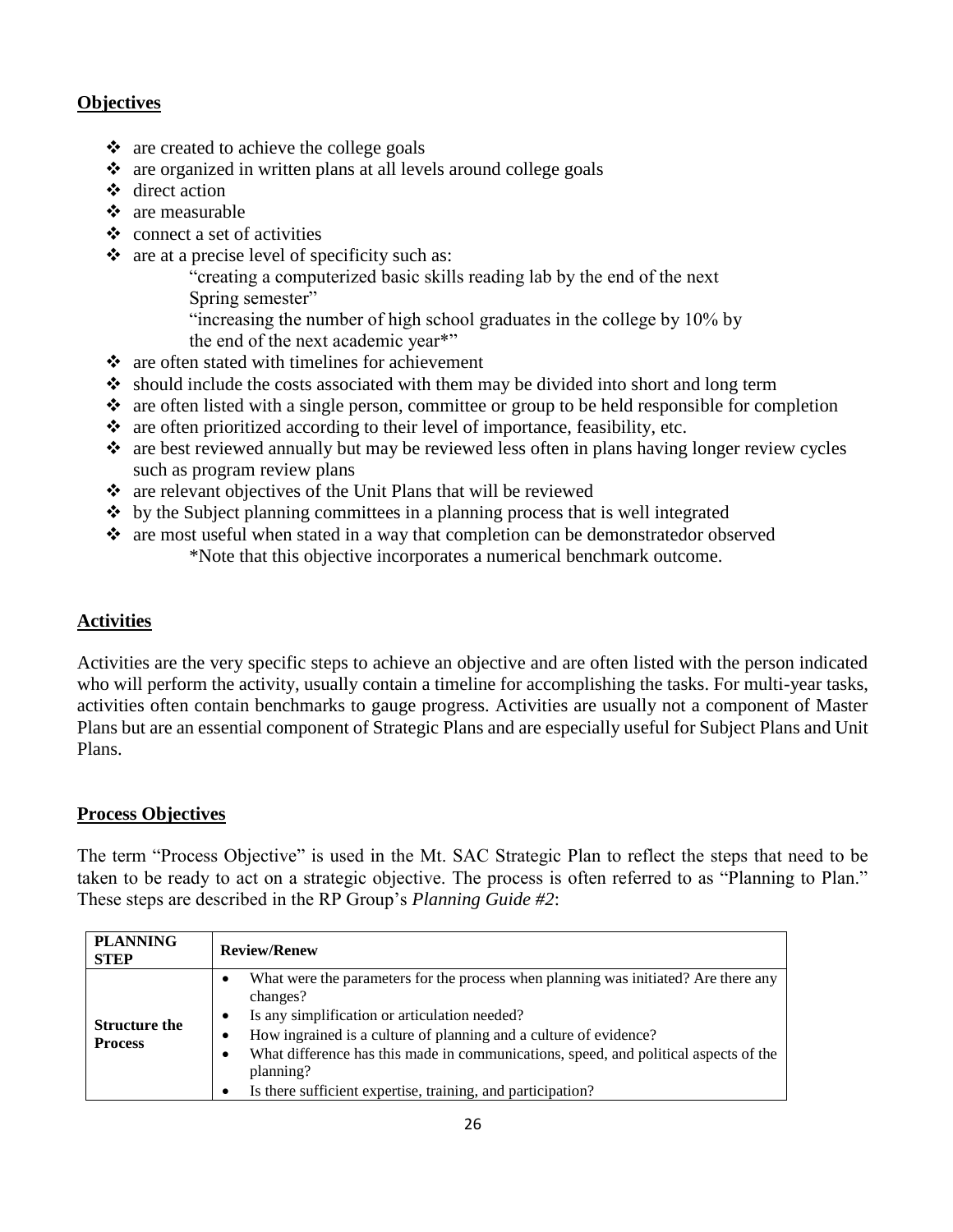|                                     | How clear was the process when it started? Is it clearer now? What was learned?<br>$\bullet$         |
|-------------------------------------|------------------------------------------------------------------------------------------------------|
| Step 1:<br><b>Plan to Plan</b>      | Are the timelines and resources for planning adequate?<br>$\bullet$                                  |
|                                     | Is there a master calendar for planning? Is it well balanced for analysis and action?<br>$\bullet$   |
|                                     | What information from what sources was used and how, in the planning process? Is<br>$\bullet$        |
|                                     | there a sufficient amount of external scanning or co1nmunity participation, or is the                |
| Step 2:                             | plan totally internally driven?                                                                      |
| Research &                          | What information is needed next to advance the process? Is the process becoming                      |
| <b>Analyze</b>                      | more grounded in research evidence?                                                                  |
|                                     | Is the available data summarized effectively so time can be focused on issues and<br>$\bullet$       |
|                                     | analysis of desirable courses of action?                                                             |
|                                     | Is time spent on analysis, or on trivial data details?<br>$\bullet$                                  |
|                                     | What goals/objectives /actions were developed?<br>$\bullet$                                          |
| Step 3:                             | How clear and compelling are the priorities for the plan? Did they arise out of a solid<br>$\bullet$ |
| <b>Create Plans</b>                 | sense of the community of students to be served? Are they widely shared?                             |
|                                     | How significant, concrete, detailed, and coordinated are suggested strategies,<br>$\bullet$          |
|                                     | activities?                                                                                          |
|                                     |                                                                                                      |
|                                     | What was actually implemented?<br>$\bullet$                                                          |
| Step 4:                             | How was it operationalized?<br>$\bullet$                                                             |
| Implement                           | Are all planning efforts integrated? Is increased coordination of activities necessary?<br>$\bullet$ |
| <b>Plans</b>                        | How feasible was the plan? Was it merely a list of "to do's" or a wish list?<br>$\bullet$            |
|                                     | Did priorities guide resource and time and effort decisions?<br>$\bullet$                            |
|                                     | Were objectives measurable?<br>$\bullet$                                                             |
|                                     | Were they monitored? What progress was made on the objectives?<br>$\bullet$                          |
|                                     | How do people feel about it? Are they aware?<br>$\bullet$                                            |
| Step 5:                             | What changes affected the plan? Do changes indicate healthy adjustments or need for                  |
| <b>Evaluate Plans</b>               | improved feasibility awareness?                                                                      |
|                                     | Which accomplishments require a next step or institutionalization on a more<br>$\bullet$             |
|                                     | permanent basis for continuity and growth?                                                           |
|                                     | What was the impact of the plan? Did it focus on the right things?<br>$\bullet$                      |
| Step 6:                             | What was learned that can inform this process?<br>$\bullet$                                          |
| <b>Review the</b><br><b>Process</b> | What needs to be changed?<br>$\bullet$<br>What additional coordination among plans is needed?        |

#### **Key Performance Indicator**

From Wikipedia (http://en.wikipedia.org/wiki/Performance\_indicator)

 A performance indicator or key performance indicator (KPI) is a type of [performance measurement.](http://en.wikipedia.org/wiki/Performance_measurement) An organization may use KPIs to evaluate its success, or to evaluate the success of a particular activity in often success is simply the repeated, periodic achievement of some level of operational goal, e.g. zero defects, 10/10 customer satisfaction, etc. Accordingly, choosing the right KPIs relies upon a good measuring the performance, e.g. the KPIs useful to finance will be quite different from the KPIs assigned to sales. Since there is a need to understand well what is important (to an organization), various techniques performance indicators are routinely associated with 'performance improvement' initiatives. A very which it is engaged. Sometimes success is defined in terms of making progress toward strategic goals, but understanding of what is important to the organization. 'What is important' often depends on the department to assess the present state of the business, and its key activities, are associated with the selection of performance indicators. These assessments often lead to the identification of potential improvements, so common way to choose KPIs is to apply a management framework such as the [balanced scorecard.](http://en.wikipedia.org/wiki/Balanced_scorecard)